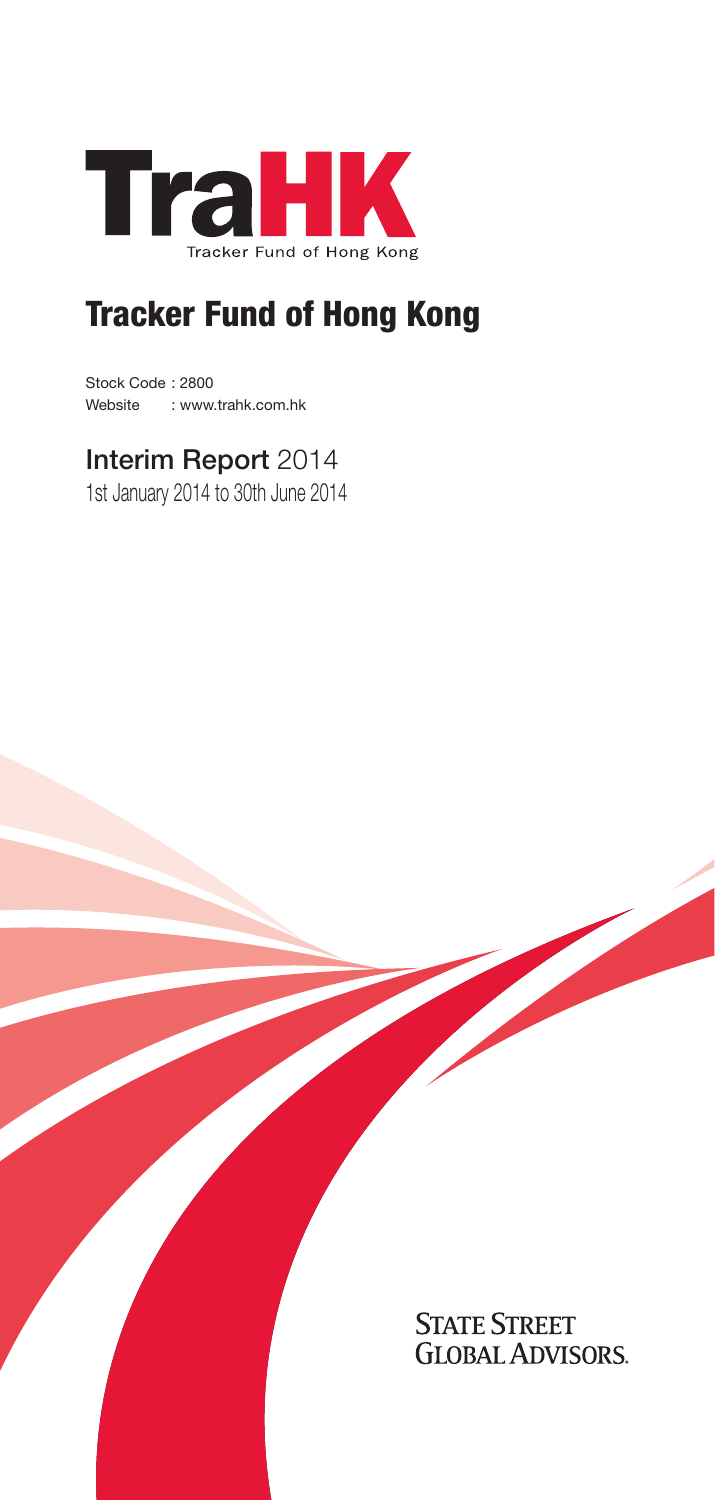### **Tracker Fund of Hong Kong** Interim Report 2014

# Contents

| 1  | Condensed Statement of Net Assets (unaudited)                |
|----|--------------------------------------------------------------|
| 2  | Condensed Statement of Comprehensive Income (unaudited)      |
|    | Condensed Statement of Changes in Net Assets Attributable to |
| 3  | Holders of Redeemable Units (unaudited)                      |
| 4  | Condensed Statement of Cash Flows (unaudited)                |
| 5  | Notes to the Unaudited Condensed Financial Statements        |
| 15 | Investment Portfolio (unaudited)                             |
| 17 | Statement of Movements in Investment Portfolio (unaudited)   |
| 19 | Performance Record                                           |
| 20 | Administration and Management                                |
|    |                                                              |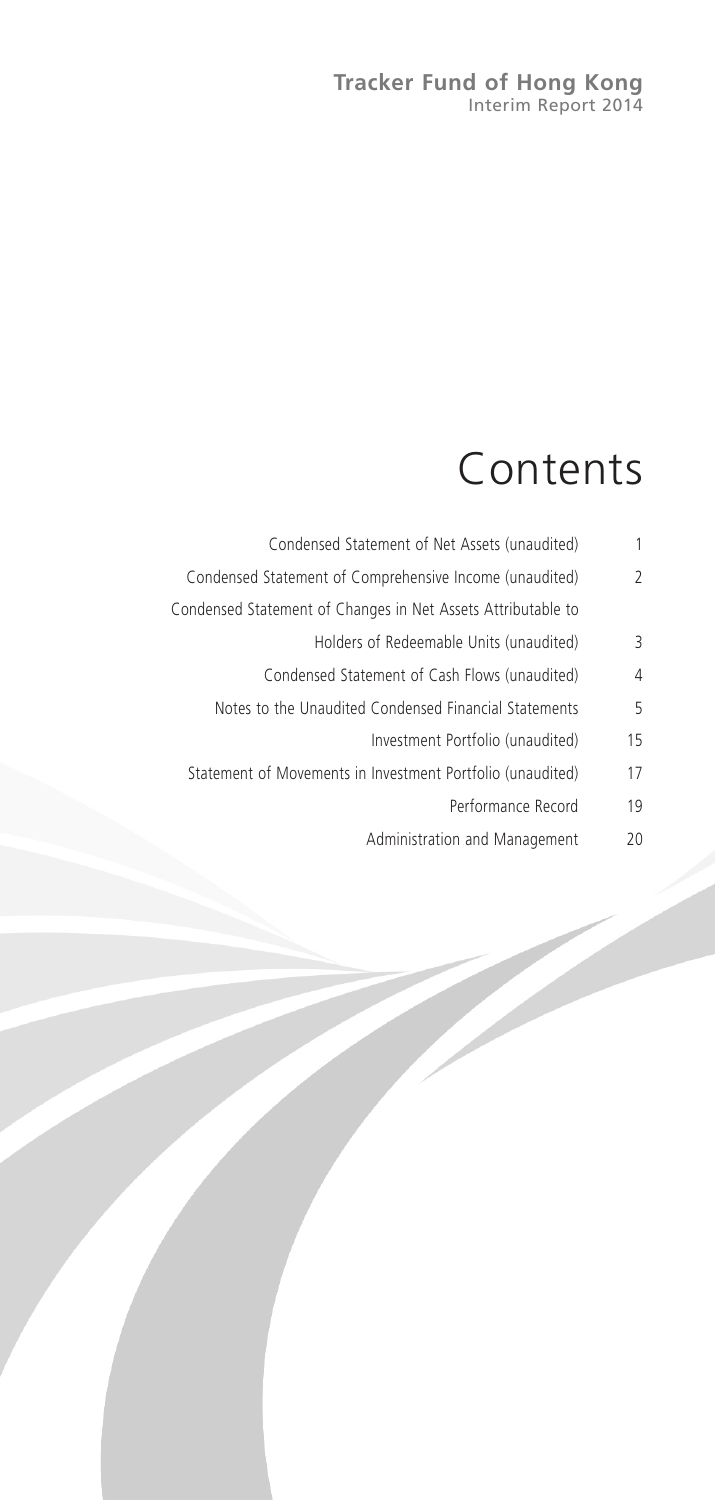## **CONDENSED STATEMENT OF NET ASSETS**

*As at 30th June 2014*

|                                                 | Notes | (UNAUDITED)<br>30.06.2014<br>HK\$ | (AUDITED)<br>31.12.2013<br>HK\$ |
|-------------------------------------------------|-------|-----------------------------------|---------------------------------|
| Assets                                          |       |                                   |                                 |
| <b>Current assets</b>                           |       |                                   |                                 |
| Investments                                     |       | 54,825,218,929                    | 56,264,943,068                  |
| Dividends receivable                            |       | 504,433,459                       |                                 |
| Other accounts receivable and<br>prepayments    |       | 535,287                           | 135,727                         |
| <b>Bank balances</b>                            | 7(d)  | 540,348,394                       | 154,111,961                     |
|                                                 |       |                                   |                                 |
| <b>Total assets</b>                             |       |                                   | 55,870,536,069 56,419,190,756   |
| <b>Liabilities</b>                              |       |                                   |                                 |
| <b>Current liabilities</b>                      |       |                                   |                                 |
| Management fee payable                          | 7(b)  | 5,321,602                         | 5,444,657                       |
| Trustee fee payable                             | 7(c)  | 5,321,602                         | 5,444,657                       |
| Index license fee payable                       | 8(c)  | 2,071,044                         | 2,166,442                       |
| Registrar fee payable                           | 8(a)  | 108,278                           | 128,751                         |
| Amounts payable on redemption of<br>units       |       | 1,731,122                         |                                 |
| Other accounts payable and accruals             |       | 1,583,609                         | 1,556,979                       |
|                                                 |       |                                   |                                 |
| Liabilities (excluding net assets               |       |                                   |                                 |
| attributable to holders of<br>redeemable units) |       | 16,137,257                        | 14,741,486                      |
|                                                 |       |                                   |                                 |
| Net assets attributable to holders              |       |                                   |                                 |
| of redeemable units (at last                    |       |                                   |                                 |
| traded market prices)                           | 5     | 55,854,398,812                    | 56,404,449,270                  |
|                                                 |       |                                   |                                 |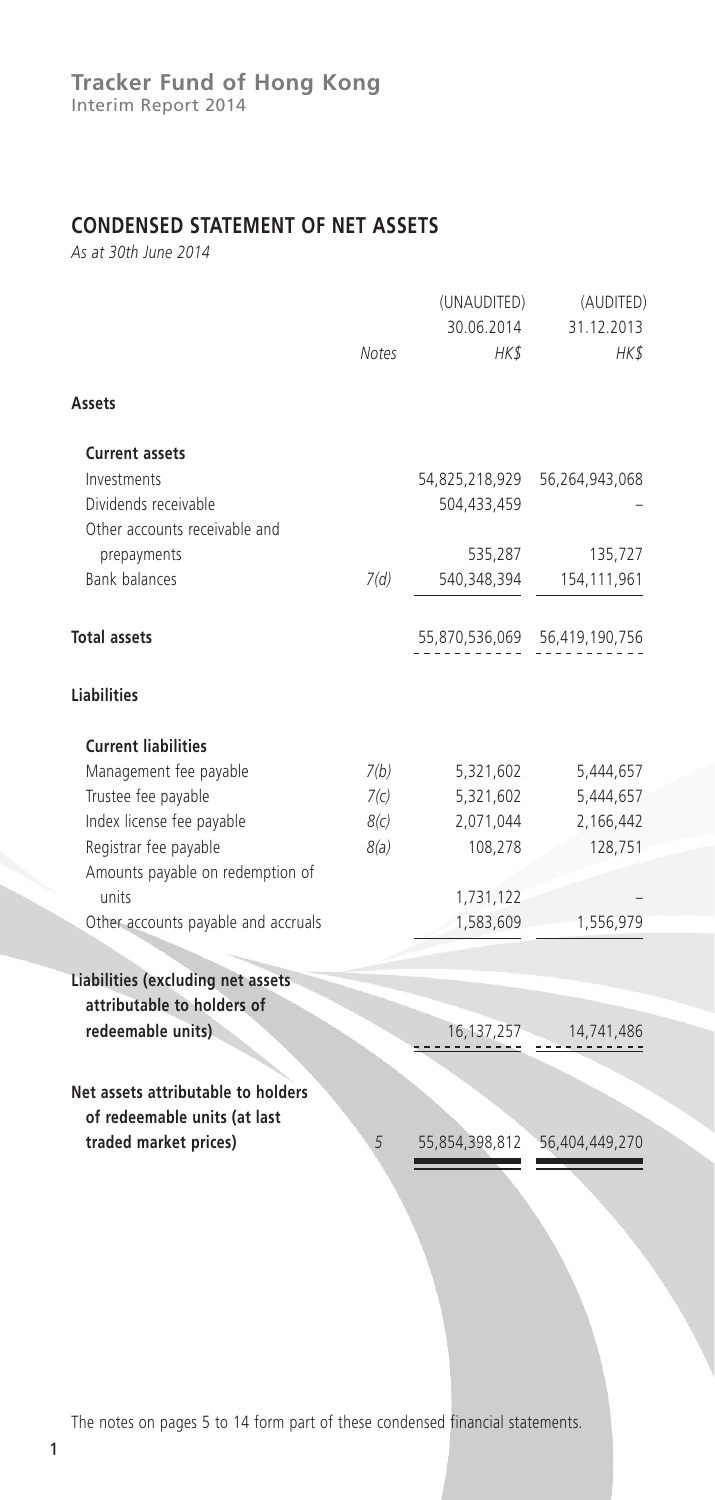## **CONDENSED STATEMENT OF COMPREHENSIVE INCOME**

*For the period ended 30th June 2014*

|                                                                                                                                                                                                                                                                    |                                      | (UNAUDITED)                                                                                                                    |                                                                                                                               |  |
|--------------------------------------------------------------------------------------------------------------------------------------------------------------------------------------------------------------------------------------------------------------------|--------------------------------------|--------------------------------------------------------------------------------------------------------------------------------|-------------------------------------------------------------------------------------------------------------------------------|--|
|                                                                                                                                                                                                                                                                    |                                      | 01.01.2014<br>to                                                                                                               | 01.01.2013<br>to                                                                                                              |  |
|                                                                                                                                                                                                                                                                    | <b>Notes</b>                         | 30.06.2014<br>HKS                                                                                                              | 30.06.2013<br>HK \$                                                                                                           |  |
| Income                                                                                                                                                                                                                                                             |                                      |                                                                                                                                |                                                                                                                               |  |
| Dividends<br>Transaction fee<br>Other income<br>Net loss on investments                                                                                                                                                                                            | 4(a)<br>4(b)<br>3                    | 1,352,731,840<br>954,584<br>1,998,701<br>(261, 823, 811)                                                                       | 1,419,213,922<br>870,000<br>2,043,496<br>(4,455,956,188)                                                                      |  |
| Total net income/(loss)                                                                                                                                                                                                                                            |                                      | 1,093,861,314                                                                                                                  | (3,033,828,770)                                                                                                               |  |
| <b>Expenses</b>                                                                                                                                                                                                                                                    |                                      |                                                                                                                                |                                                                                                                               |  |
| Management fee<br>Trustee fee<br>Index license fee<br>Transaction costs on investments<br>Conversion agent fee<br>Registrar fee<br>Publication and printing expenses<br>Bank charges<br>Audit fee<br>Legal and other professional fees<br>Other operating expenses | 7(b)<br>7(c)<br>8(c)<br>8(b)<br>8(a) | 10,630,139<br>10,630,139<br>4,115,813<br>1,921,372<br>858,878<br>773,358<br>737,456<br>268,195<br>242,856<br>62,294<br>288,096 | 10,841,676<br>10,841,676<br>4,273,035<br>3,887,495<br>803,996<br>979,797<br>541,458<br>282,803<br>192,940<br>4,367<br>443,664 |  |
| <b>Total operating expenses</b>                                                                                                                                                                                                                                    |                                      | 30,528,596                                                                                                                     | 33,092,907                                                                                                                    |  |
| Operating profit/(loss)                                                                                                                                                                                                                                            |                                      | 1,063,332,718                                                                                                                  | (3,066,921,677)                                                                                                               |  |
| <b>Finance costs</b>                                                                                                                                                                                                                                               |                                      |                                                                                                                                |                                                                                                                               |  |
| Distributions to holders of<br>redeemable units                                                                                                                                                                                                                    | 13                                   | (361, 198, 875)                                                                                                                | (382, 498, 875)                                                                                                               |  |
| Profit/(loss) after distributions and<br>before tax                                                                                                                                                                                                                |                                      | 702,133,843                                                                                                                    | (3,449,420,552)                                                                                                               |  |
| Withholding tax                                                                                                                                                                                                                                                    | 6                                    | (53, 478, 684)                                                                                                                 | (87, 574, 952)                                                                                                                |  |
| Profit/(loss) after distributions and tax                                                                                                                                                                                                                          |                                      | 648,655,159                                                                                                                    | (3,536,995,504)                                                                                                               |  |
| Change in adjustment for difference in<br>valuation inputs                                                                                                                                                                                                         | 5                                    |                                                                                                                                | (68,889,571)                                                                                                                  |  |
| Increase/(decrease) in net assets<br>attributable to holders of<br>redeemable units from operations                                                                                                                                                                |                                      | 648,655,159                                                                                                                    | (3,605,885,075)                                                                                                               |  |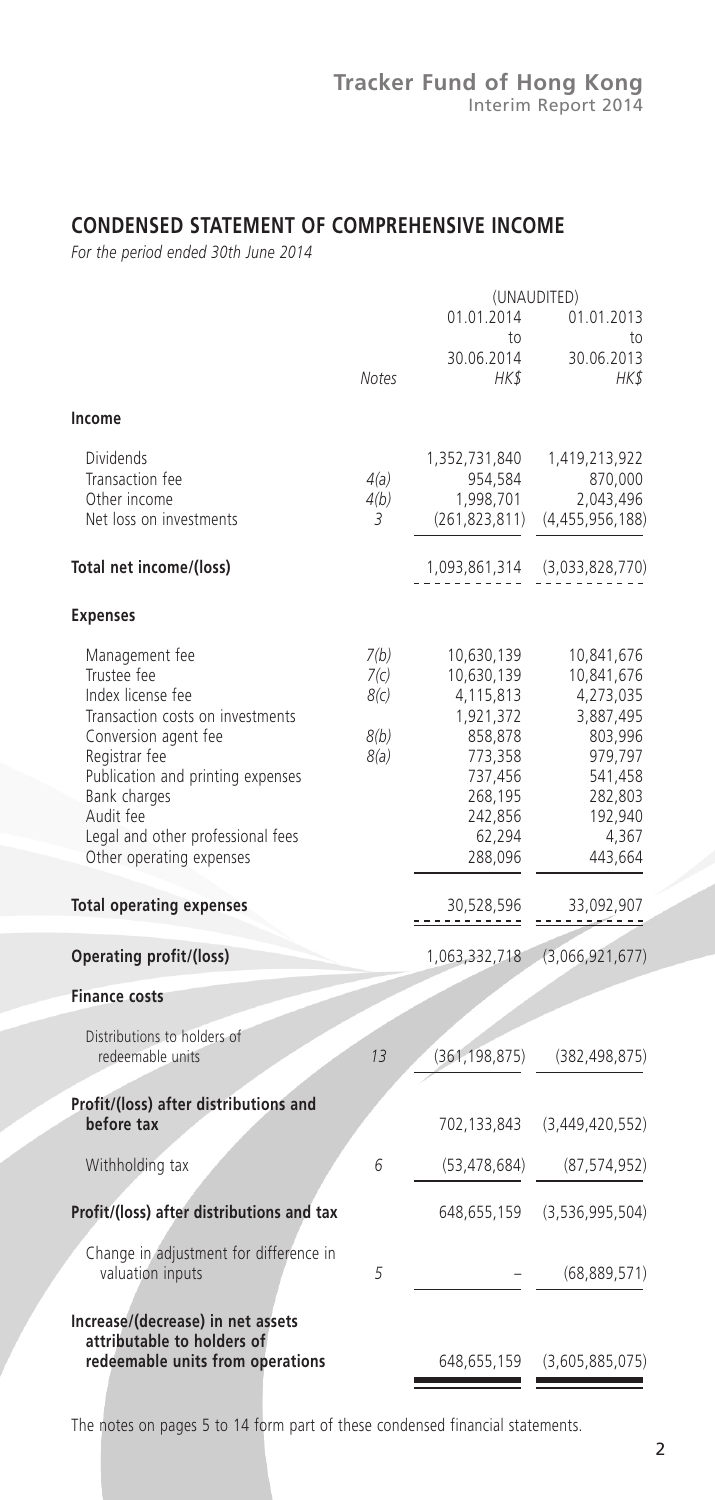## **CONDENSED STATEMENT OF CHANGES IN NET ASSETS ATTRIBUTABLE TO HOLDERS OF REDEEMABLE UNITS**

*For the period ended 30th June 2014*

|                                                                          |              | (UNAUDITED)        |                                       |  |
|--------------------------------------------------------------------------|--------------|--------------------|---------------------------------------|--|
|                                                                          | 01.01.2014   |                    | 01.01.2013                            |  |
|                                                                          |              | to                 | to                                    |  |
|                                                                          | <b>Notes</b> | 30.06.2014<br>HK\$ | 30.06.2013<br>HK\$                    |  |
|                                                                          |              |                    |                                       |  |
| Net assets attributable to holders of<br>redeemable units at 1st January |              |                    |                                       |  |
| (at last traded market prices)                                           |              |                    | 56,404,449,270 56,898,902,807         |  |
| Issue of units                                                           |              |                    |                                       |  |
| - In-kind                                                                | 9            |                    | 11,015,826,679 20,387,265,632         |  |
| - Cash component                                                         | 9            | 45,329,041         | 179,018,072                           |  |
|                                                                          |              |                    |                                       |  |
|                                                                          |              |                    | 11,061,155,720 20,566,283,704         |  |
|                                                                          |              |                    |                                       |  |
| Redemption of units<br>$-$ In-kind                                       | 9            |                    | (12,197,262,715) (17,195,698,669)     |  |
| - Cash component                                                         | 9            |                    | $(62, 598, 622)$ $(121, 034, 165)$    |  |
|                                                                          |              |                    |                                       |  |
|                                                                          |              |                    | (12,259,861,337) (17,316,732,834)     |  |
|                                                                          |              |                    |                                       |  |
| Net (redemption)/issue of units                                          |              |                    | $(1, 198, 705, 617)$ 3, 249, 550, 870 |  |
|                                                                          |              |                    |                                       |  |
| Increase/(decrease) in net assets                                        |              |                    |                                       |  |
| attributable to holders of redeemable<br>units from operations           |              |                    | 648,655,159 (3,605,885,075            |  |
|                                                                          |              |                    |                                       |  |
| Net assets attributable to holders of                                    |              |                    |                                       |  |
| redeemable units at 30th June                                            |              |                    |                                       |  |
| (at last traded market prices)                                           |              |                    |                                       |  |
|                                                                          |              |                    |                                       |  |
|                                                                          |              |                    |                                       |  |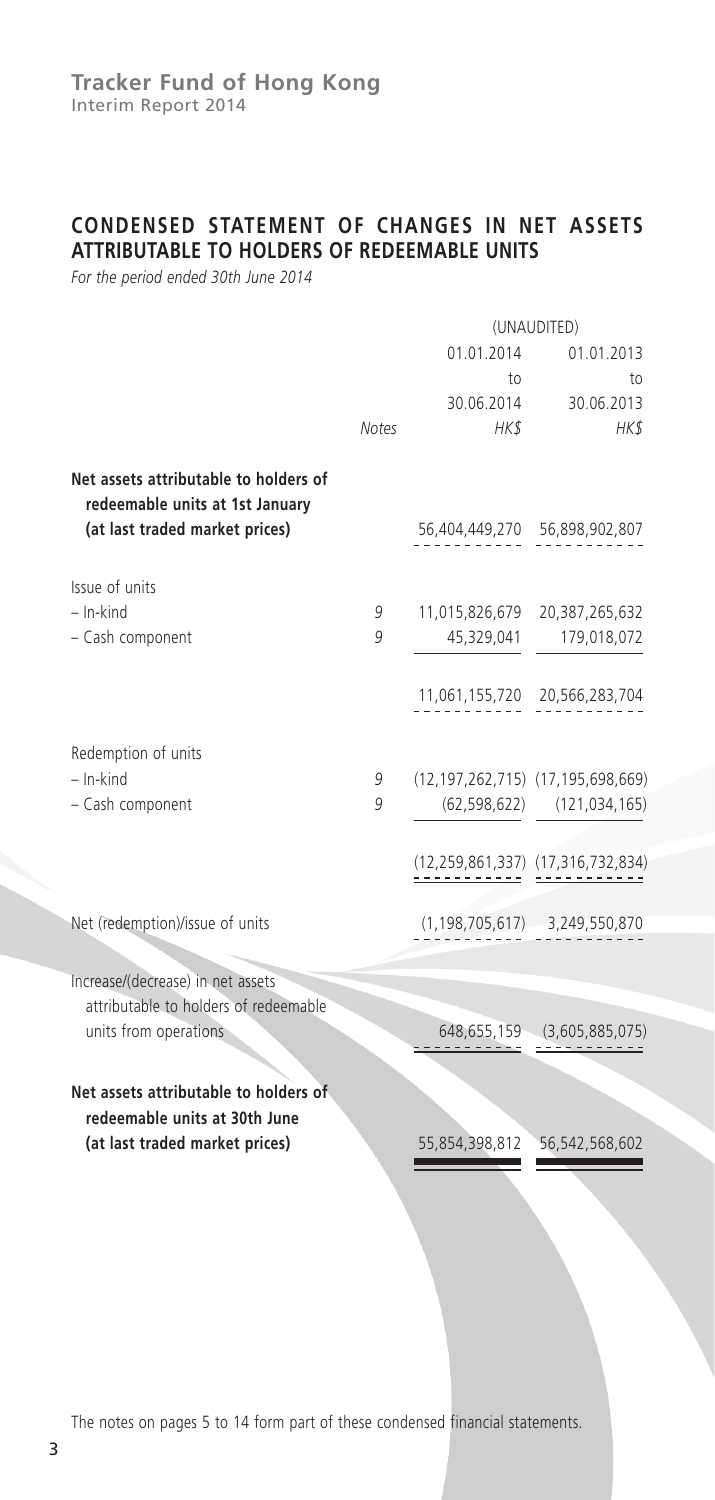## **CONDENSED STATEMENT OF CASH FLOWS**

*For the period ended 30th June 2014*

|                                                       | (UNAUDITED) |                 |                    |
|-------------------------------------------------------|-------------|-----------------|--------------------|
|                                                       |             | 01.01.2014      | 01.01.2013         |
|                                                       |             | to              | to                 |
|                                                       |             | 30.06.2014      | 30.06.2013         |
|                                                       | Notes       | HK\$            | HK\$               |
| Cash flows from operating activities                  |             |                 |                    |
| Proceeds from sale of investments                     | 9           | 909,595,592     | 1,791,289,023      |
| Payments for purchase of investments                  | 9           | (913, 131, 300) | (1, 791, 225, 567) |
| Dividends received                                    |             | 794,819,697     | 618,314,160        |
| Transaction fee received                              |             | 825,000         | 885,000            |
| Management fee paid                                   |             | (10, 753, 194)  | (10, 856, 250)     |
| Trustee fee paid                                      |             | (10, 753, 194)  | (10, 856, 250)     |
| Index license fee paid                                |             | (4, 211, 211)   | (4,228,209)        |
| Registrar fee paid                                    |             | (793, 831)      | (977, 684)         |
| Publication and printing expenses paid                |             | (785, 890)      | (622, 218)         |
| Transaction costs on investments paid                 |             | (1, 921, 372)   | (3,887,495)        |
| Conversion agent fee paid                             |             | (792,000)       | (684,000)          |
| Bank charges paid                                     |             | (253, 509)      | (252, 170)         |
| Other operating expenses paid                         |             | (869, 722)      | (524, 323)         |
| Net cash generated from                               |             |                 |                    |
| operating activities                                  |             | 760,975,066     | 586,374,017        |
|                                                       |             |                 |                    |
| Cash flows from financing activities                  |             |                 |                    |
| Cash received on issue of units                       | 9           | 45,329,041      | 176,809,817        |
| Cash paid on redemption of units                      | 9           | (60, 867, 500)  | (121, 034, 165)    |
| Interim distribution paid                             | $4(b)$ , 13 | (359, 200, 174) | (380, 455, 379)    |
| Net cash used in financing activities                 |             | (374, 738, 633) | (324, 679, 727)    |
|                                                       |             |                 |                    |
| Net increase in cash and                              |             |                 |                    |
| cash equivalents                                      |             | 386,236,433     | 261,694,290        |
| Cash and cash equivalents at the                      |             |                 |                    |
| beginning of the period                               |             | 154,111,961     | 169,263,539        |
|                                                       |             |                 |                    |
| Cash and cash equivalents at the end<br>of the period |             |                 |                    |
|                                                       |             | 540,348,394     | 430,957,829        |
|                                                       |             |                 |                    |
| Analysis of balances of cash and<br>cash equivalents  |             |                 |                    |
| <b>Bank balances</b>                                  | 7(d)        | 540,348,394     | 430,957,829        |
|                                                       |             |                 |                    |
|                                                       |             |                 |                    |

Please refer to note 9 for details of major non-cash transactions.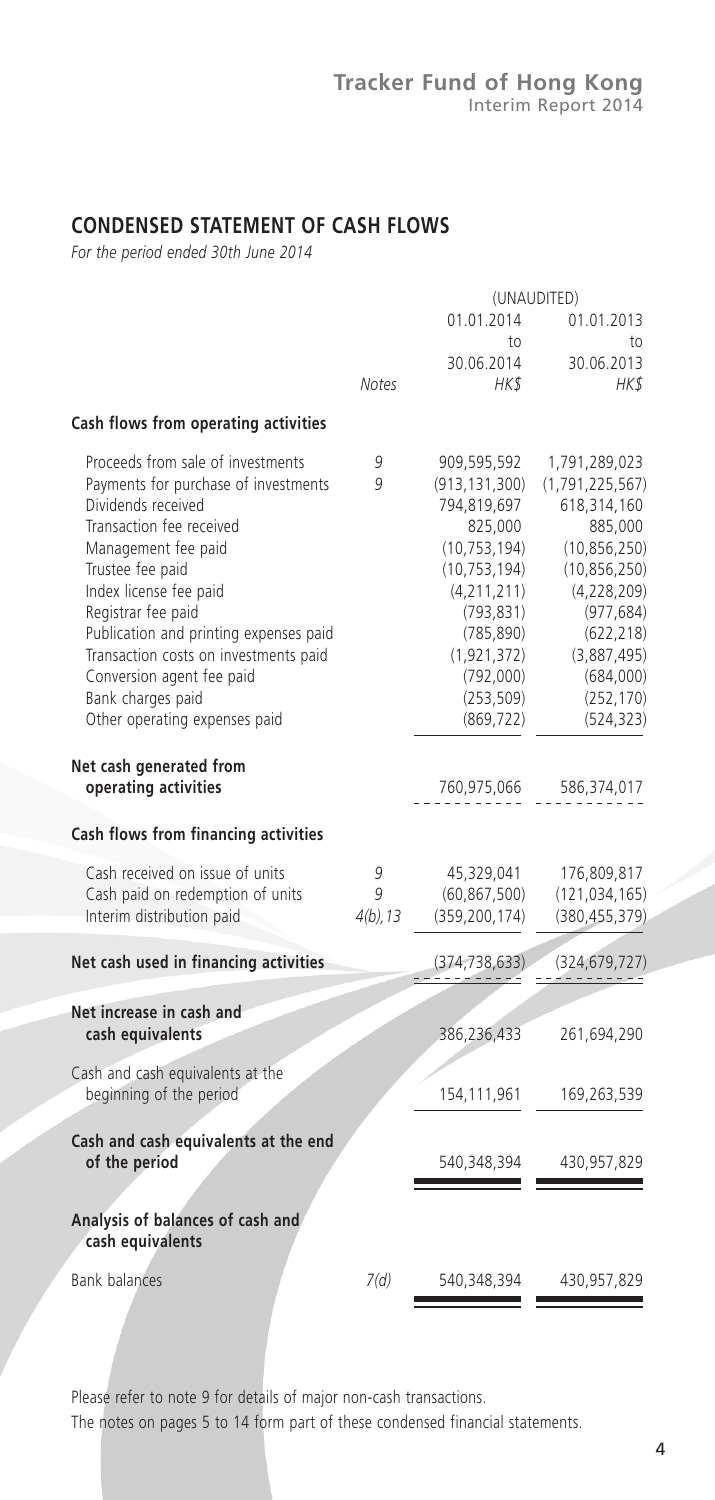## **NOTES TO THE UNAUDITED CONDENSED FINANCIAL STATEMENTS**

#### **1 General information**

Tracker Fund of Hong Kong (the "Fund") is a unit trust which is governed by its Trust Deed dated 23rd October 1999 (the "Trust Deed"). The Fund is authorized by the Securities and Futures Commission of Hong Kong under Section 104(1) of the Hong Kong Securities and Futures Ordinance. The Fund is also listed on The Stock Exchange of Hong Kong Limited (a subsidiary of the Hong Kong Exchanges and Clearing Limited).

The manager and the trustee of the Fund are State Street Global Advisors Asia Limited (the "Manager") and State Street Bank and Trust Company (the "Trustee") respectively.

The Fund's objective is to provide investment results that closely correspond to the performance of the Hang Seng Index (the "Index").

#### **2 Basis of preparation and accounting policies**

These unaudited condensed interim financial statements for the six months ended 30th June 2014 have been prepared in accordance with Hong Kong Accounting Standard 34, "Interim financial reporting". The unaudited condensed interim financial statements should be read in conjunction with the annual financial statements for the year ended 31st December 2013, which have been prepared in accordance with Hong Kong Financial Reporting Standards ("HKFRS").

The accounting policies applied are consistent with those of the annual financial statements for the year ended 31st December 2013. Other amendments to HKFRS effective for the financial year ending 31st December 2014 are not expected to have a material impact on the Fund.

## **3 Net loss on investments**

|                                             | (UNAUDITED)     |                 |  |
|---------------------------------------------|-----------------|-----------------|--|
|                                             | 01.01.2014      | 01.01.2013      |  |
|                                             | to              | to              |  |
|                                             | 30.06.2014      | 30.06.2013      |  |
|                                             | <b>HKS</b>      | HK\$            |  |
| Change in unrealized loss on investments    | (1,789,363,268) | (3,992,722,096) |  |
| Realized gain/(loss) on sale of investments | 1,527,539,457   | (463, 234, 092) |  |
|                                             | (261, 823, 811) | (4,455,956,188) |  |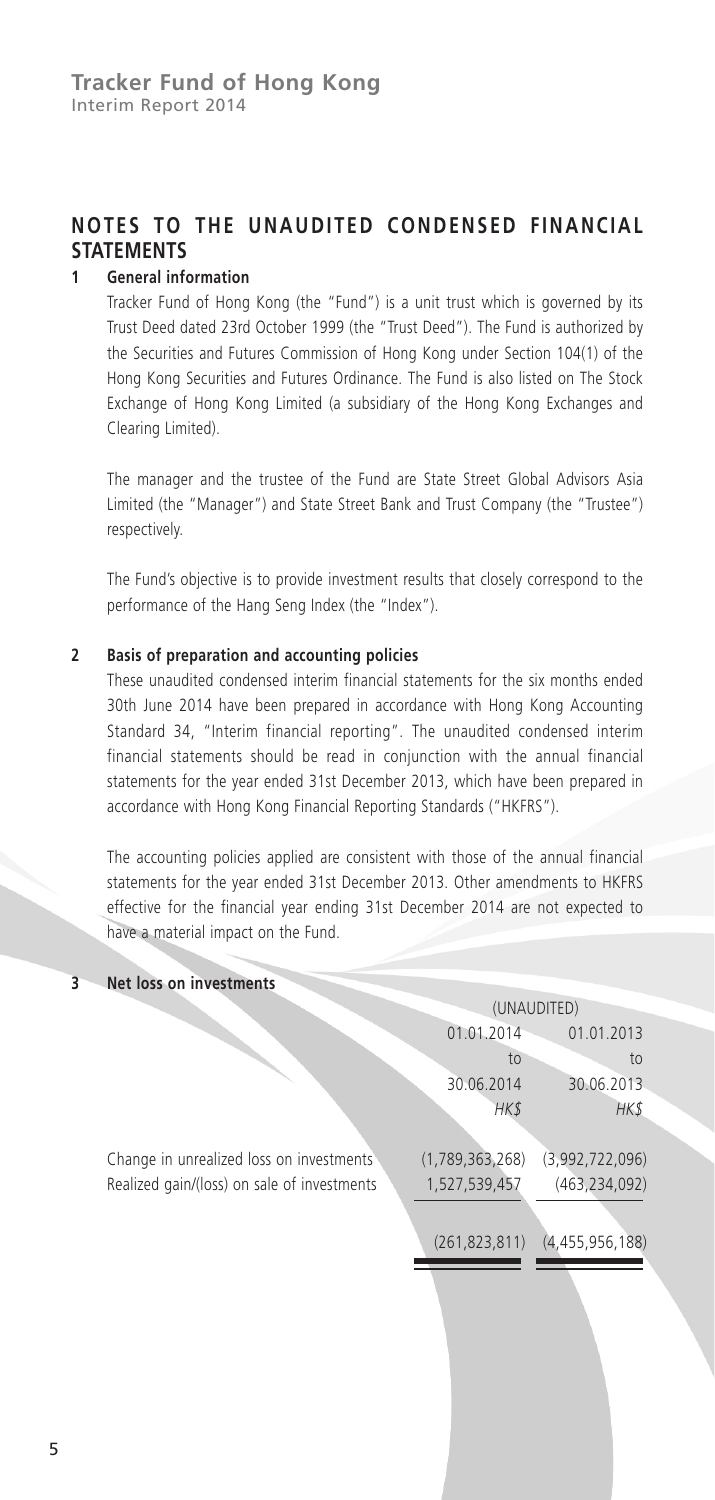## **4 Income**

#### *(a) Transaction fee*

Applications to create or redeem units are only made through brokers or dealers (acting either as principal or on behalf of clients) (the "Participating Dealers") which have executed participation agreements with the Manager, the Trustee, HK Conversion Agency Services Limited (the "Conversion Agent") and Hong Kong Securities Clearing Company ("HKSCC"). The Fund is entitled to receive a transaction fee of HK\$15,000 per total aggregate creation and redemption orders per day per Participating Dealer.

*(b) Other income*

Other income represents registrar charges levied on unitholders (other than HKSCC Nominees) who hold units registered in their own names as at each record date for the relevant distribution. Currently, these charges amount to the lower of HK\$80 per year per unitholder and the unitholder's actual distribution entitlement. Such charges are deducted on a half-yearly basis from the half-yearly distributions payable to the relevant unitholders.

## **5 Number of units in issue and net assets attributable to holders of redeemable units**

The Fund's capital is represented by the net assets attributable to holders of redeemable units. Units are issued through an in-kind creation of an Index Basket with the remaining balances in cash, and are redeemed in-kind with the remaining balances in cash. Subscriptions and redemptions of units during the period are shown on the Condensed Statement of Changes in Net Assets Attributable to Holders of Redeemable Units. In accordance with the objectives and risk management policies, the Fund endeavours to invest in appropriate investments while maintaining sufficient liquidity to meet redemption, such liquidity being augmented by disposal of listed securities where necessary.

In accordance with the provisions of the Fund's Trust Deed, listed investments are stated at the last traded price on the valuation day for the purpose of determining net asset value per unit for creations and redemptions and for various fee calculations.

The Fund has adopted HKFRS 13 on 1st January 2013 and has changed its valuation inputs for listed investments to last traded prices. This is consistent with the provisions of the Fund's Trust Deed. Prior to 1st January 2013, the Fund utilized bid prices for its listed investments in accordance with HKAS 39.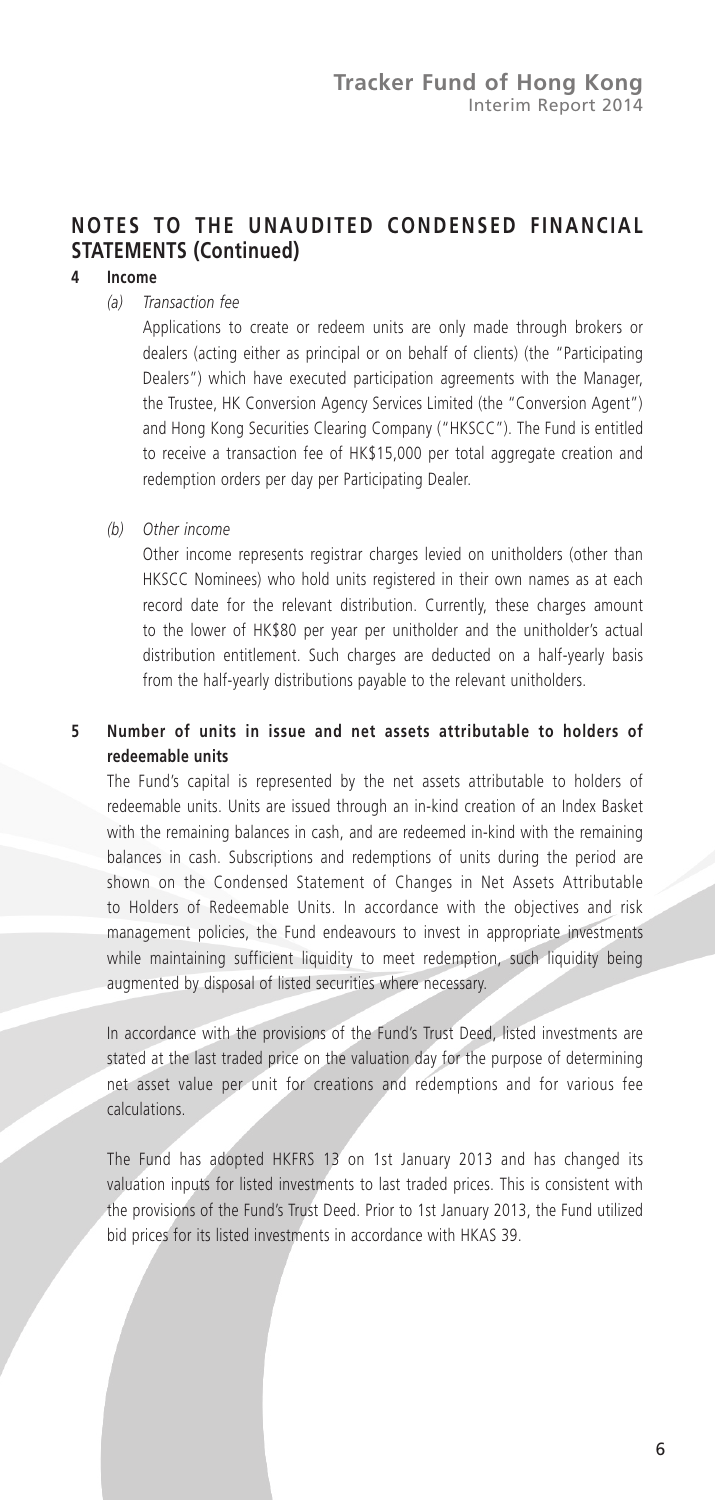## **5 Number of units in issue and net assets attributable to holders of redeemable units (Continued)**

Net assets attributable to holders of redeemable units at last traded market prices represent a liability in the Condensed Statement of Net Assets, carried at the redemption amount that would be payable at the period end date if the unitholders exercised the right to redeem the units in the Fund.

|                                                                           |                | (UNAUDITED)<br>Number of units |                |
|---------------------------------------------------------------------------|----------------|--------------------------------|----------------|
|                                                                           | 01.01.2014     | 01.07.2013                     | 01.01.2013     |
|                                                                           | to             | 10 <sub>o</sub>                | to             |
|                                                                           | 30.06.2014     | 31.12.2013                     | 30.06.2013     |
| Units in issue at the beginning                                           |                |                                |                |
| of the period                                                             | 2,400,992,500  | 2,647,992,500                  | 2,489,992,500  |
| Issue of units                                                            | 491,000,000    | 403,000,000                    | 925,000,000    |
| Redemption of units                                                       | (541,000,000)  | (650,000,000)                  | (767,000,000)  |
| Units in issue at the end of the period                                   | 2,350,992,500  | 2,400,992,500                  | 2,647,992,500  |
|                                                                           | HK\$           | HK\$                           | HK\$           |
| Net assets attributable to holders of<br>redeemable units (at last traded |                |                                |                |
| market prices)                                                            | 55,854,398,812 | 56,404,449,270                 | 56,542,568,602 |
| Net assets attributable to holders of                                     |                |                                |                |
| redeemable units (per unit)                                               | 23.76          | 23.49                          | 21.35          |
| Net asset value per Creation Unit.<br>(1 Creation Unit is equivalent to   |                |                                |                |
| 1,000,000 units)                                                          | 23,757,795     | 23,492,139                     | 21,352,994     |

#### **6 Taxation**

No provision for Hong Kong profits tax has been made as the Fund was authorized as a collective investment scheme under Section 104 of the Hong Kong Securities and Futures Ordinance and is therefore exempted from profits tax under Sections 26A(1A) of the Hong Kong Inland Revenue Ordinance.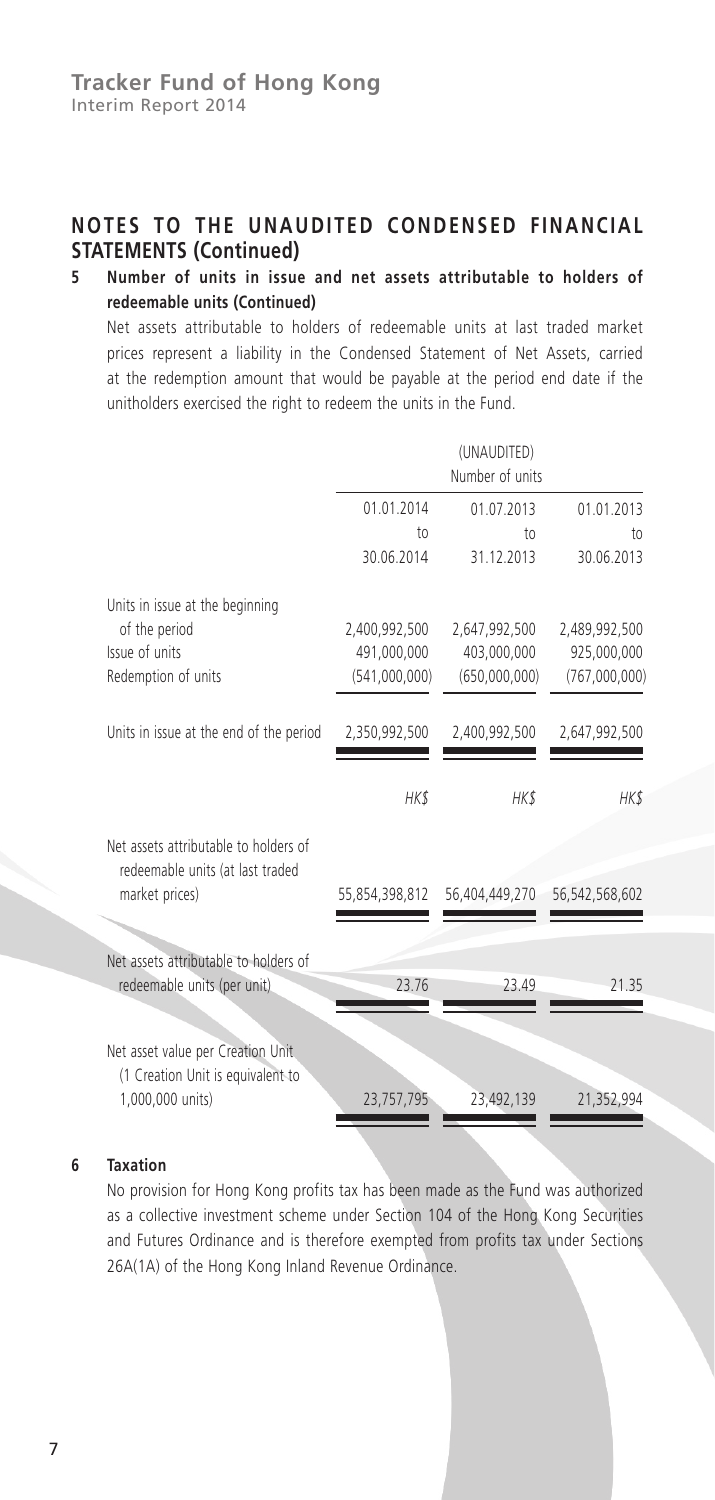## **6 Taxation (Continued)**

The Fund invests in H-shares and Red Chips of companies in People's Republic of China ("PRC") listed on the Hong Kong Stock Exchange. Under the PRC Corporate Income Tax Law, the Fund may be liable to pay PRC tax on the capital gains realized in the trading of Red Chips which are determined as PRC Tax Resident Enterprises and H-shares. However, no provision was made for taxation from such gains in the financial statements as the Manager believes that the Fund can sustain a position for not filing a tax return based on the existing tax regulations and that the prevailing enforcement of China tax on capital gains is not probable.

Withholding tax was charged on dividend income received from H-shares and Red Chips during the periods ended 30th June 2014 and 2013.

- **7 Transactions with the related parties/Manager and its Connected Persons** Parties are considered to be related if one party has the ability to control the other party or exercise significant influence over the other party in making financial or operational decisions. Related parties of the Fund also include the Manager of the Fund and its connected persons. Connected Persons of the Manager are those as defined in the Code on Unit Trusts and Mutual Funds established by the Securities and Futures Commission of Hong Kong (the "SFC Code"). All transactions entered into during the period between the Fund and its related parties, including the Manager and its Connected Persons were carried out in the normal course of business and on normal commercial terms. To the best of the Manager's knowledge, the Fund does not have any other transactions with its related parties, including the Manager and its Connected Persons except for those disclosed below.
	- *(a) Manager's holding in the Fund*

The directors and officers of the Manager may transact in the units of the Fund as principal. As at 30th June 2014, the directors and officers of the Manager together held 23,500 units in the Fund (as at 31st December 2013: 23,500 units).

#### *(b) Management fee*

The fee payable to the Manager is calculated at the following annual rates of the net asset value of the Fund on the last dealing day in the relevant quarter:

| For the first HK\$15 billion of the net asset value            | 0.050% |
|----------------------------------------------------------------|--------|
| For the next HK\$15 billion of the net asset value             | 0.045% |
| For the next HK\$15 billion of the net asset value             | 0.030% |
| Any amount by which the net asset value exceeds HK\$45 billion | 0.025% |

The management fee is accrued daily and is payable quarterly in arrears.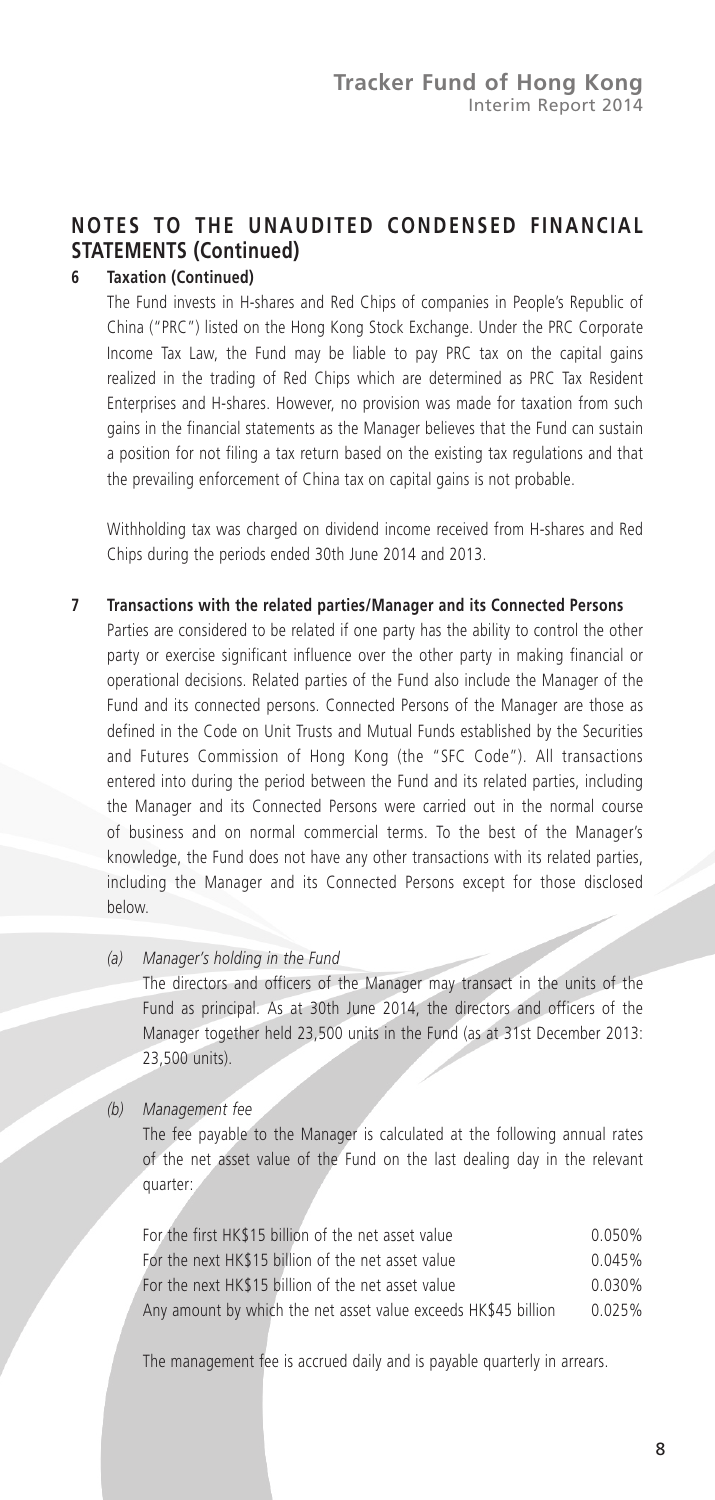## **7 Transactions with the related parties/Manager and its Connected Persons (Continued)**

#### *(c) Trustee fee*

The fee payable to the Trustee is calculated at the following annual rates of the net asset value of the Fund of the last dealing day in the relevant quarter:

| For the first HK\$15 billion of the net asset value            | 0.050% |
|----------------------------------------------------------------|--------|
| For the next HK\$15 billion of the net asset value             | 0.045% |
| For the next HK\$15 billion of the net asset value             | 0.030% |
| Any amount by which the net asset value exceeds HK\$45 billion | 0.025% |

The trustee fee is accrued daily and payable quarterly in arrears.

*(d) Bank balances*

Bank balances are maintained with the Trustee. Bank balances held with the Trustee as at 30th June 2014 was HK\$540,348,394 (as at 31st December 2013: HK\$154,111,961). No interest was earned on these bank balances during the periods ended 30th June 2014 and 2013.

#### **8 Other fees**

*(a) Registrar fee*

The fee payable to Computershare Hong Kong Investor Services Limited (the "Registrar"), is calculated based on the number of unitholders on the register on the first business day of the relevant month at the following fee scale, subject to a monthly maximum aggregate registrar fee of HK\$1,000,000.

|                                                                                                                                                                                                                                | HK\$        |
|--------------------------------------------------------------------------------------------------------------------------------------------------------------------------------------------------------------------------------|-------------|
|                                                                                                                                                                                                                                | (per month) |
|                                                                                                                                                                                                                                |             |
| For the first 2,000 Unitholders                                                                                                                                                                                                | 10,000      |
| For every additional 1,000 Unitholders up to 100,000 Unitholders                                                                                                                                                               | 2,200       |
| For every additional 1,000 Unitholders up to 200,000 Unitholders                                                                                                                                                               | 1,800       |
| For every additional 1,000 Unitholders up to 300,000 Unitholders                                                                                                                                                               | 1,500       |
| For every additional 1,000 Unitholders above 300,000 Unitholders                                                                                                                                                               | 1,200       |
|                                                                                                                                                                                                                                |             |
| the second contract of the second contract of the second contract of the second contract of the second contract of the second contract of the second contract of the second contract of the second contract of the second cont |             |

In addition, the Registrar is reimbursed for all of its out-of-pocket expenses incurred in connection with performing its services.

The registrar fee is accrued daily and is payable monthly in advance.

*(b) Conversion agent fee*

The Conversion Agent received a monthly retainer fee of HK\$16,000 plus a transaction fee of HK\$12,000 on total aggregate creation and redemption orders per day per Participating Dealer.

The conversion agent fee is accrued daily and payable monthly in arrears.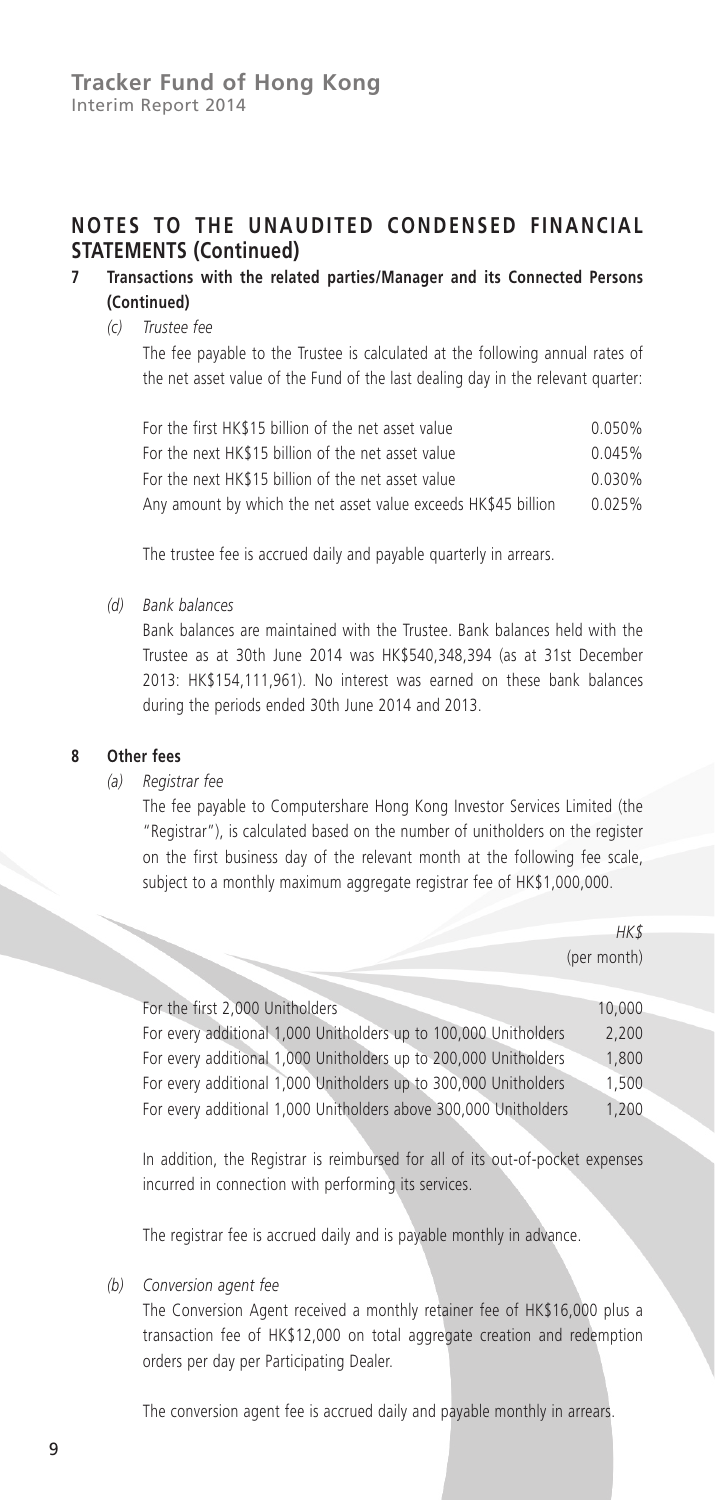## **8 Other fees (Continued)**

*(c) Index license fee*

The index license fee is calculated at the rate of 0.015% per annum on the daily average net asset value of the Fund, subject to a minimum of US\$10,000 per annum.

The index license fee is accrued daily and is payable quarterly in arrears.

#### **9 Major non-cash transactions**

In accordance with the Fund's Trust Deed, units are issued through an in-kind creation of an Index Basket with the remaining balances in cash. For each Creation Unit (of 1,000,000 units), the Fund receives an Index Basket consisting of constituent shares as determined by the Manager on a daily basis. During the period ended 30th June 2014, the Fund issued 491,000,000 units (for the period ended 30th June 2013: 925,000,000 units), totaling HK\$11,061,155,720 (for the period ended 30th June 2013: HK\$20,566,283,704) in exchange for Index Baskets consisting of investments valued at HK\$11,015,826,679 (for the period ended 30th June 2013: HK\$20,387,265,632) by the Manager with remaining balances in cash of HK\$45,329,041 (for the period ended 30th June 2013: HK\$179,018,072).

In accordance with the Fund's Trust Deed, units are redeemed in-kind with the remaining balances in cash. During the period ended 30th June 2014, the Fund redeemed 541,000,000 units (for the period ended 30th June 2013: 767,000,000 units), totaling HK\$12,259,861,337 (for the period ended 30th June 2013: HK\$17,316,732,834) in exchange for Index Baskets consisting of investments valued at HK\$12,197,262,715 (for the period ended 30th June 2013: HK\$17,195,698,669) by the Manager with remaining balances in cash of HK\$62,598,622 (for the period ended 30th June 2013: HK\$121,034,165).

#### **10 Soft dollar practices**

The Manager may effect transactions, provided that any such transaction is consistent with standards of "best execution", by or through the agency of another person for the account of the Fund with whom the Manager or any of its Connected Persons have an arrangement under which that party will from time to time provide to or procure for the Manager or any of its Connected Persons goods, services or other benefits (such as research and advisory services, computer hardware associated with specialized software or research services and performance measures) the nature of which is such that their provision can reasonably be expected to benefit the Fund as a whole and may contribute to an improvement in the performance of the Fund. For the avoidance of doubt, such goods and services may not include travel, accommodation, entertainment, general administrative goods or services, general office equipment or premises, membership fees, employees' salaries or direct money payments.

Since the inception of the Fund, the Manager had not participated in any soft dollar arrangements in respect of any transactions for the account of the Fund.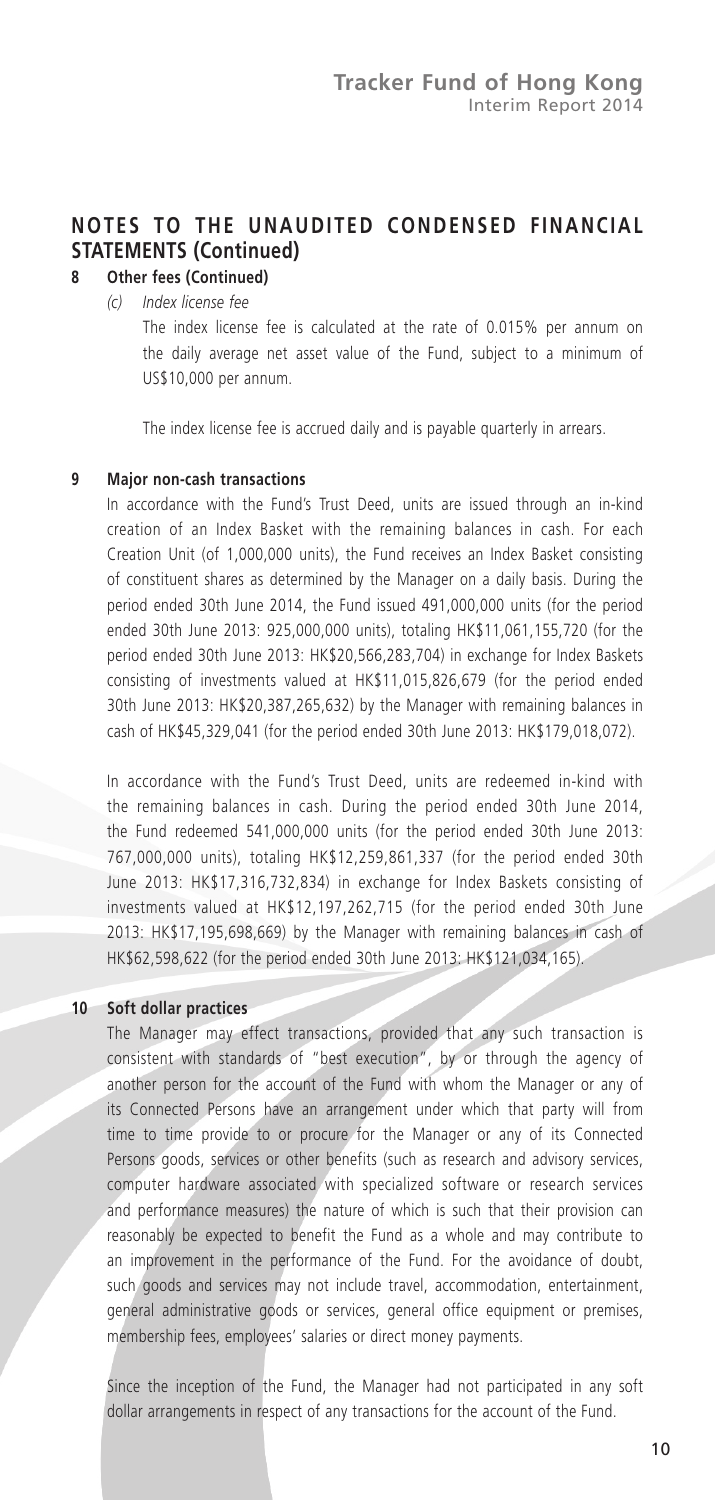## **11 Investment limitation and prohibitions under the SFC Code**

The SFC Code allows the Fund to invest in constituent securities issued by a single issuer for more than 10% of the Fund's net asset value provided that the investment is limited to any constituent securities that each accounts for more than 10% of the weighting of the Index and the Fund's holding of any such constituent securities may not exceed their respective weightings in the Index (except as a result of changes in the composition of the Index and the excess is transitional and temporary in nature).

Constituent securities that account for more than 10% of the net asset value of the Fund as at 30th June 2014 were as follows:

|                    |            | Respective weighting<br>in the Index $(\% )$ |            | % of net asset value |
|--------------------|------------|----------------------------------------------|------------|----------------------|
|                    | 30.06.2014 | 31.12.2013                                   | 30.06.2014 | 31.12.2013           |
| HSBC Holdings Plc. | 14.5       | 15 O                                         | 143        | 15 O                 |

During the period, the Hang Seng Index decreased by 0.50% (for the period ended 30th June 2013: decreased by 8.18%) and the net asset value per unit of the Fund increased by 1.15% (for the period ended 30th June 2013: decreased by 6.56%).

#### **12 Financial risk management**

#### *Fair value estimation*

The fair value of financial assets and liabilities traded in active markets (such as publicly traded derivatives and trading securities) are based on quoted market prices at the close of trading on the period end date.

A financial instrument is regarded as quoted in an active market if quoted prices are readily and regularly available from an exchange, dealer, broker, industry group, pricing service, or regulatory agency, and those prices represent actual and regularly occurring market transactions on an arm's length basis.

The carrying value less impairment provision of other receivables and payables are assumed to approximate their fair values. The fair value of financial liabilities for disclosure purposes is estimated by discounting the future contractual cash flows at the current market interest rate that is available to the Fund for similar financial instruments.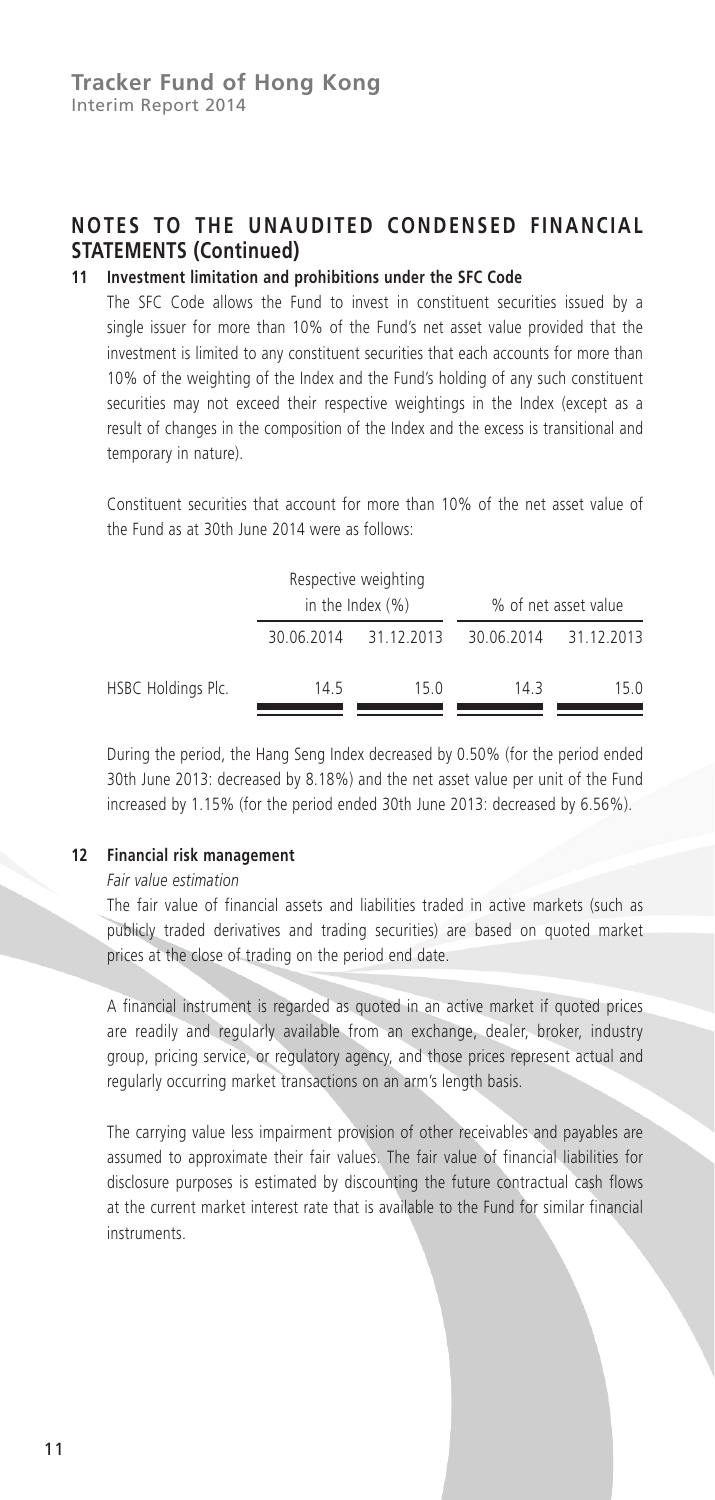## **12 Financial risk management (Continued)**

*Fair value estimation (Continued)*

HKFRS 13 requires the Fund to classify fair value measurements using a fair value hierarchy that reflects the significance of the inputs used in making the measurements. The fair value hierarchy has the following levels:

- Quoted prices (unadjusted) in active markets for identical assets or liabilities (level 1).
- Inputs other than quoted prices included within level 1 that are observable for the asset or liability, either directly (that is, as prices) or indirectly (that is, derived from prices) (level 2).
- Inputs for the asset or liability that are not based on observable market data (that is, unobservable inputs) (level 3).

The level in the fair value hierarchy within which the fair value measurement is categorized in its entirety is determined on the basis of the lowest level input that is significant to the fair value measurement in its entirety. For this purpose, the significance of an input is assessed against the fair value measurement in its entirety. If a fair value measurement uses observable inputs that require significant adjustment based on unobservable inputs, that measurement is a level 3 measurement. Assessing the significance of a particular input to the fair value measurement in its entirety requires judgment, considering factors specific to the asset or liability.

The determination of what constitutes "observable" requires significant judgment by the Fund. The Fund considers observable data to be that market data that is readily available, regularly distributed or updated, reliable and verifiable, not proprietary, and provided by independent sources that are actively involved in the relevant market.

The following table analyses within the fair value hierarchy the Fund's investments (by class) measured at fair value at 30th June 2014 and 31st December 2013.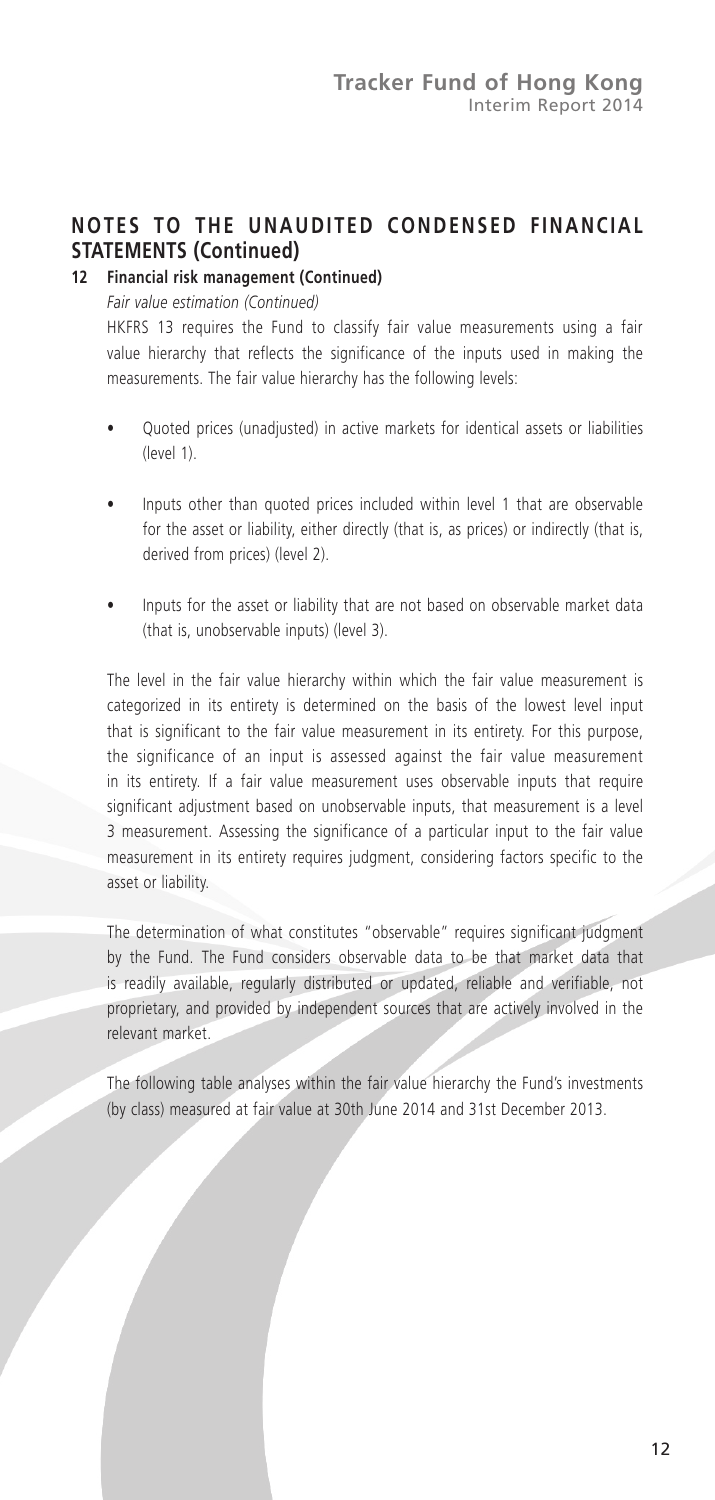## **12 Financial risk management (Continued)**

*Fair value estimation (Continued)*

All fair value measurements disclosed are recurring fair value measurements.

|                                                                         | Level 1<br>HK\$ | Level 2<br>HK\$ | Level 3<br>HK\$ | Total balance<br>HK\$ |
|-------------------------------------------------------------------------|-----------------|-----------------|-----------------|-----------------------|
| At 30th June 2014<br>Assets<br>Financial assets held for<br>trading     |                 |                 |                 |                       |
| - Equity securities                                                     | 54,825,218,929  |                 | -               | 54,825,218,929        |
|                                                                         | Level 1<br>HK\$ | Level 2<br>HK\$ | Level 3<br>HK\$ | Total balance<br>HK\$ |
| At 31st December 2013<br>Assets<br>Financial assets held for<br>trading |                 |                 |                 |                       |
| - Equity securities                                                     | 56,264,943,068  |                 |                 | 56,264,943,068        |

Investments whose values are based on quoted market prices in active markets, and therefore classified within level 1, include active listed equities. The Fund does not adjust the quoted price for these instruments.

Financial instruments that trade in markets that are not considered to be active but are valued based on quoted market prices, dealer quotations or alternative pricing sources supported by observable inputs are classified within level 2. As of 30th June 2014 and 31st December 2013, the Fund did not hold any investments classified in level 2.

Investments classified within level 3 have significant unobservable inputs, as they trade infrequently. As of 30th June 2014 and 31st December 2013, the Fund did not hold any investments classified in level 3.

For the period ended 30th June 2014 and the year ended 31st December 2013, there were no transfers of financial instruments between levels.

The assets and liabilities included in the Condensed Statement of Net Assets except investments are carried at amortized cost; their carrying values are a reasonable approximation of fair value.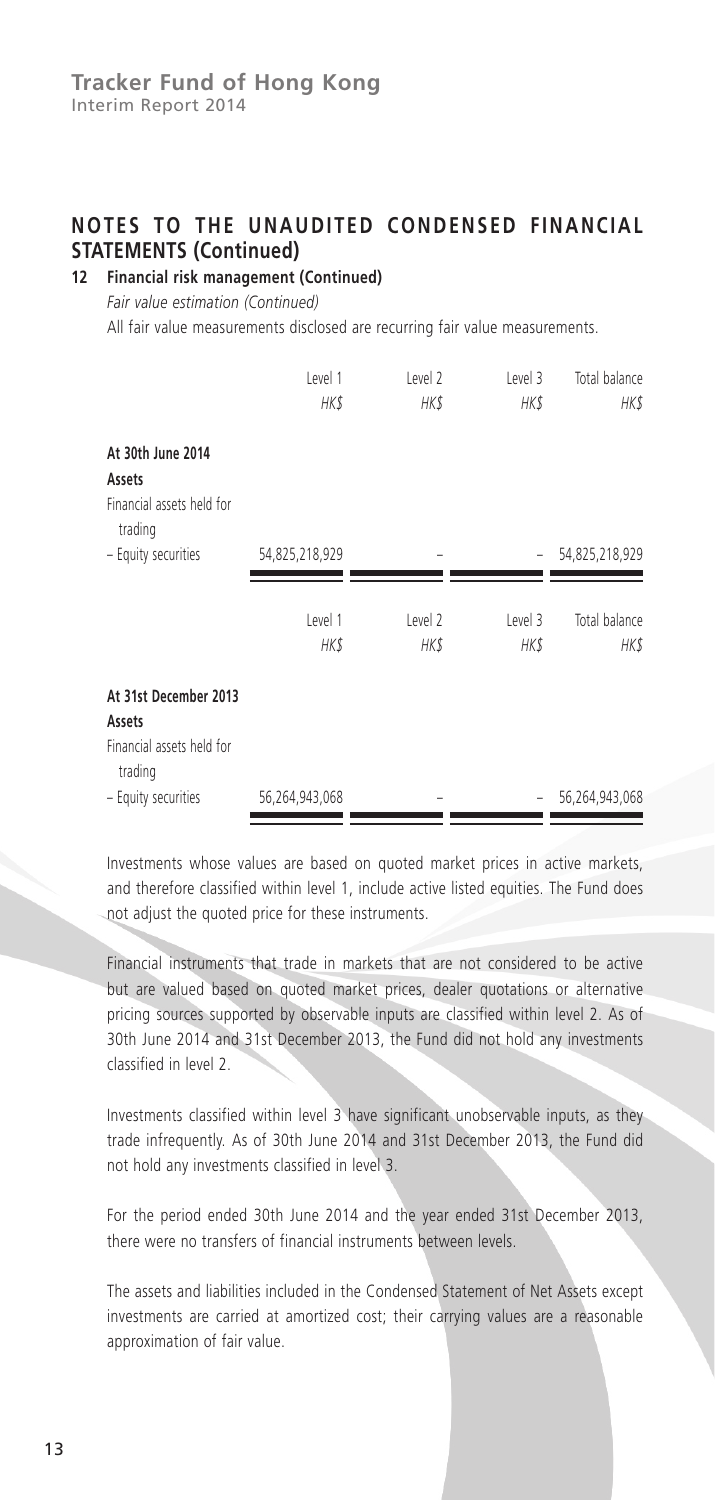#### **NOTES TO THE UNAUDITED CONDENSED FINANCIAL STATEMENTS (Continued) 13 Distribution**

|                                                            | (UNAUDITED) |             |  |
|------------------------------------------------------------|-------------|-------------|--|
|                                                            | 01.01.2014  | 01.01.2013  |  |
|                                                            | to          | to          |  |
|                                                            | 30.06.2014  | 30.06.2013  |  |
|                                                            | HK\$        | HK\$        |  |
| Interim distribution                                       |             |             |  |
| - HK\$0.15 on 2,549,992,500 units paid<br>on 31st May 2013 |             | 382,498,875 |  |
| - HK\$0.15 on 2,407,992,500 units paid<br>on 30th May 2014 | 361,198,875 |             |  |

#### **14 Segment information**

The Manager makes the strategic resource allocations on behalf of the Fund. The Fund has determined the operating segments based on the reports reviewed by the Manager, which are used to make strategic decisions.

The Manager is responsible for the Fund's entire portfolio and considers the business to have a single operating segment. The Manager's asset allocation decisions are based on a single, integrated investment strategy and the Fund's performance is evaluated on an overall basis.

The Fund trades in the constituent shares of the Hang Seng Index with the objective to provide investment results that closely correspond to the performance of the Index.

The internal reporting provided to the Manager for the Fund's assets, liabilities and performance is prepared on a consistent basis with the measurement and recognition principles of HKFRS.

There were no changes in the reportable segment during the period.

The Fund is domiciled in Hong Kong. All of the Fund's income is from investments in entities listed in Hong Kong.

The Fund has no assets classified as non-current assets. The Fund has a diversified portfolio of investments. During the period ended 30th June 2014, there were eleven investments which each accounted for more than 10% of the Fund's net income/(loss) (for the period ended 30th June 2013: six). Please refer to note 11 for investment holdings account for more than 10% of the Fund's net assets.

The Fund also has a diversified unitholder population. However, as at 30th June 2014 and 31st December 2013, there was one nominee company that held more than 10% of the Fund's net assets. The nominee company's holdings were 82.25% as at 30th June 2014 and 82.36% as at 31st December 2013.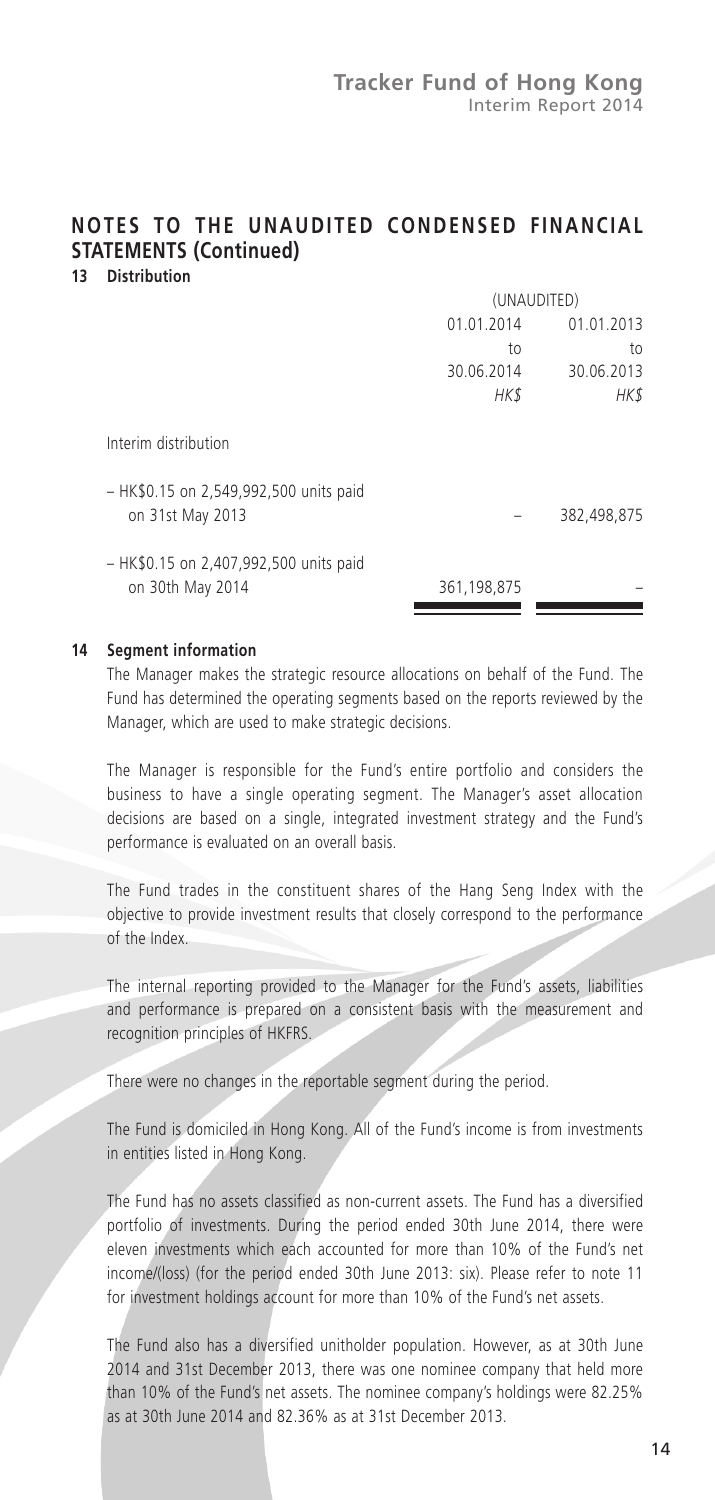## **INVESTMENT PORTFOLIO**

*As at 30th June 2014*

|                                              | Holdings    | Fair value    | % of net assets |
|----------------------------------------------|-------------|---------------|-----------------|
|                                              |             | HK\$          |                 |
| <b>Hong Kong</b>                             |             |               |                 |
| Listed investments (98.16%)                  |             |               |                 |
| Equities (98.16%)                            |             |               |                 |
| Properties (9.21%)                           |             |               |                 |
| Cheung Kong (Holdings) Ltd.                  | 10,079,322  | 1,385,906,775 | 2.48            |
| China Overseas Land & Investment Ltd.        | 29,614,305  | 556,748,934   | 1.00            |
| China Resources Land Ltd.                    | 14,759,631  | 209,291,568   | 0.37            |
| Hang Lung Properties Ltd.                    | 16,359,446  | 390,990,759   | 0.70            |
| Henderson Land Development Co. Ltd.          | 7,584,981   | 343,978,888   | 0.62            |
| New World Development Co. Ltd.               | 36,918,552  | 325,621,629   | 0.58            |
| Sino Land Co. Ltd.                           | 21,817,732  | 278,394,260   | 0.50            |
| Sun Hung Kai Properties Ltd.                 | 9,805,950   | 1,042,372,485 | 1.86            |
| Wharf (Holdings) Ltd.                        | 10,980,383  | 612,705,371   | 1.10            |
|                                              |             |               |                 |
|                                              |             | 5,146,010,669 | 9.21            |
|                                              |             |               |                 |
| Finance (44.18%)                             |             |               |                 |
| AIA Group Ltd.                               | 87,387,005  | 3,403,723,845 | 6.09            |
| Bank of China Ltd.                           | 576,313,607 | 1,999,808,216 | 3.58            |
| BOC Hong Kong (Holdings) Ltd.                | 26,820,707  | 602,124,872   | 1.08            |
| Bank of Communications Co. Ltd.              | 63,893,393  | 341,829,653   | 0.61            |
| Bank of East Asia Ltd.                       | 10,017,985  | 322,078,218   | 0.58            |
| China Construction Bank Corporation          | 610,538,922 | 3,577,758,083 | 6.41            |
| China Life Insurance Co. Ltd.                | 53,964,829  | 1,095,486,029 | 1.96            |
| Hang Seng Bank Ltd.                          | 5,543,645   | 701,825,457   | 1.26            |
| Hong Kong Exchanges and Clearing Ltd.        | 8,004,897   | 1,156,707,617 | 2.07            |
| <b>HSBC Holdings Plc</b>                     | 101,331,916 | 7,964,688,598 | 14.26           |
| Industrial and Commercial Bank of China Ltd. | 535,252,606 | 2,622,737,769 | 4.70            |
| Ping An Insurance (Group) Co. of China Ltd.  | 14,750,465  | 885,027,900   | 1.58            |
|                                              |             |               |                 |

24,673,796,257 44.18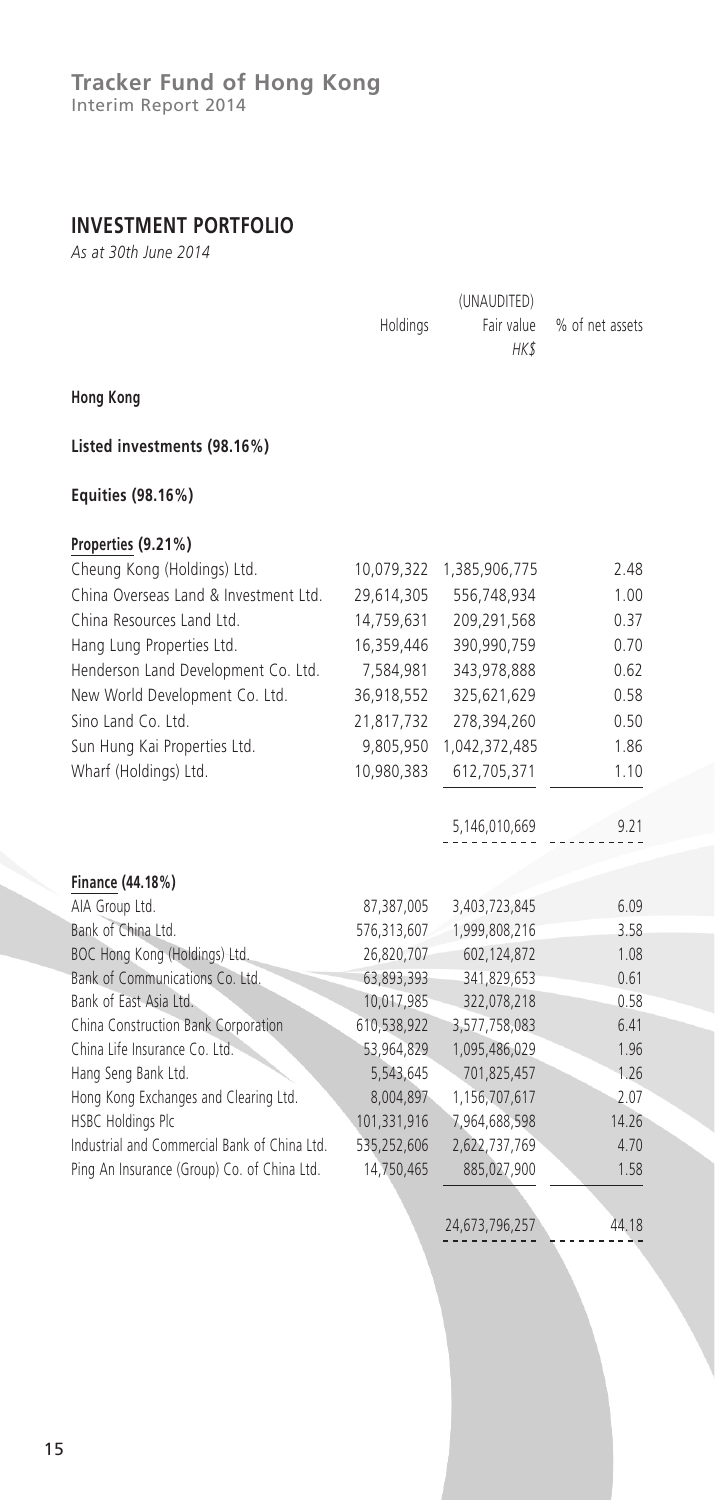## **INVESTMENT PORTFOLIO (Continued)**

*As at 30th June 2014*

|                                             |             | (UNAUDITED)    |                 |
|---------------------------------------------|-------------|----------------|-----------------|
|                                             | Holdings    | Fair value     | % of net assets |
|                                             |             | HK\$           |                 |
|                                             |             |                |                 |
| Utilities (4.72%)                           |             |                |                 |
| China Resources Power Holdings Co. Ltd.     | 13,984,717  | 307,663,774    | 0.55            |
| CLP Holdings Ltd.                           | 13,738,937  | 873,796,393    | 1.56            |
| Hong Kong and China Gas Co. Ltd.            | 45,741,788  | 775,780,724    | 1.39            |
| Power Assets Holdings Ltd.                  | 10,055,437  | 681,255,857    | 1.22            |
|                                             |             | 2,638,496,748  | 4.72            |
|                                             |             |                |                 |
| Commerce and Industry (40.05%)              |             |                |                 |
| Belle International Holdings Ltd.           | 33,877,027  | 291,342,432    | 0.52            |
| Cathay Pacific Airways Ltd.                 | 8,545,046   | 123,732,266    | 0.22            |
| China Mengniu Dairy Co. Ltd.                | 9,921,215   | 355,675,558    | 0.64            |
| China Merchants Holdings (International)    |             |                |                 |
| Co. Ltd.                                    | 8,321,714   | 201,385,479    | 0.36            |
| China Mobile Ltd.                           | 43,998,834  | 3,308,712,317  | 5.92            |
| China Petroleum & Chemical Corporation      | 185,044,241 | 1,367,476,941  | 2.45            |
| China Resources Enterprise, Ltd.            | 8,759,203   | 188,322,865    | 0.34            |
| China Shenhua Energy Co. Ltd.               | 24,803,429  | 555,596,810    | 0.99            |
| China Unicom (Hong Kong) Ltd.               | 43,084,898  | 516, 157, 078  | 0.92            |
| CITIC Pacific Ltd.                          | 11,857,318  | 161,022,378    | 0.29            |
| CNOOC Ltd.                                  | 129,548,819 | 1,803,319,560  | 3.23            |
| COSCO Pacific Ltd.                          | 12,441,582  | 133,622,591    | 0.24            |
| Galaxy Entertainment Group Ltd.             | 16,872,278  | 1,046,081,236  | 1.87            |
| Hengan International Group Co. Ltd.         | 5,799,016   | 473,199,706    | 0.85            |
| Hutchison Whampoa Ltd.                      | 15,462,466  | 1,639,021,396  | 2.93            |
| Kunlun Energy Co. Ltd.                      | 23,552,404  | 300,999,723    | 0.54            |
| Lenovo Group Ltd.                           | 41,454,814  | 438,591,932    | 0.79            |
|                                             |             |                | 0.87            |
| Li & Fung Ltd.                              | 42,397,834  | 486,727,134    |                 |
| MTR Corporation Ltd.<br>PetroChina Co. Ltd. | 10,581,074  | 315,845,059    | 0.57            |
|                                             | 153,035,499 | 1,498,217,535  | 2.68            |
| Sands China Ltd.                            | 17,542,740  | 1,027,127,427  | 1.84            |
| Swire Pacific Ltd. 'A'                      | 4,630,806   | 441,778,892    | 0.79            |
| Tencent Holdings Ltd.                       | 40,576,050  | 4,796,089,110  | 8.59            |
| Tingyi (Cayman Islands) Holding Corporation | 14,296,876  | 310,242,209    | 0.56            |
| Want Want China Holdings Ltd.               | 52,659,571  | 586,627,621    | 1.05            |
|                                             |             | 22,366,915,255 | 40.05           |
|                                             |             | ----------     | ----            |
| Total listed investments                    |             | 54,825,218,929 | 98.16           |
|                                             |             |                |                 |
| Total investments, at cost                  |             | 51,653,637,499 |                 |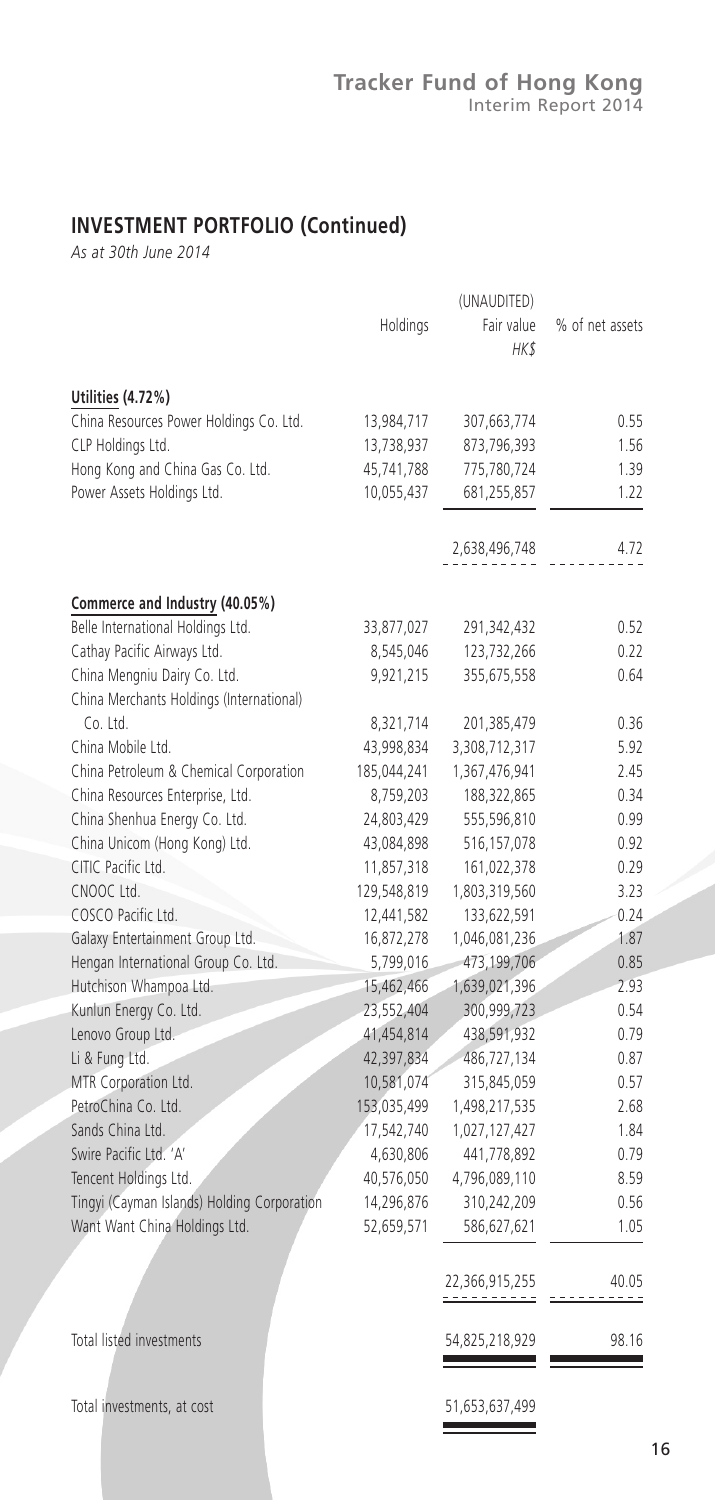## **STATEMENT OF MOVEMENTS IN INVESTMENT PORTFOLIO**

*For the period ended 30th June 2014*

|                                                                    | (UNAUDITED)<br>Holdings  |                        |                             |                          |
|--------------------------------------------------------------------|--------------------------|------------------------|-----------------------------|--------------------------|
|                                                                    | 31.12.2013               | Additions              | Disposals                   | 30.06.2014               |
| Hong Kong<br><b>Listed investments</b><br><b>Equities</b>          |                          |                        |                             |                          |
| Properties                                                         |                          |                        |                             |                          |
| Cheung Kong (Holdings) Ltd.                                        | 10,461,028               | 2,135,127              | (2,516,833)                 | 10,079,322               |
| China Overseas Land & Investment Ltd.                              | 30,725,969               | 6,278,279              | (7, 389, 943)               | 29,614,305               |
| China Resources Land Ltd.                                          | 15,384,170               | 3,134,973              | (3,759,512)                 | 14,759,631               |
| Hang Lung Properties Ltd.                                          | 17,037,290               | 3,440,570              | (4, 118, 414)               | 16,359,446               |
| Henderson Land Development Co. Ltd.                                | 7,041,357                | 2,136,986              | (1, 593, 362)               | 7,584,981                |
| New World Development Co. Ltd.                                     | 28,269,315               | 16,211,246             | (7, 562, 009)               | 36,918,552               |
| New World Development Co. Ltd., Right                              |                          | 9,893,486              | (9,893,486)                 |                          |
| Sino Land Co. Ltd.                                                 | 22,762,772               | 4,578,761              | (5,523,801)                 | 21,817,732               |
| Sun Hung Kai Properties Ltd.<br>Sun Hung Kai Properties Ltd.,      | 10,100,043               | 2,061,455              | (2, 355, 548)               | 9,805,950                |
| <b>Bonus Warrant</b>                                               |                          | 846,861                | (846, 861)                  |                          |
| Wharf (Holdings) Ltd.                                              | 11,392,320               | 2,327,895              | (2,739,832)                 | 10,980,383               |
| Finance                                                            |                          |                        |                             |                          |
| AIA Group Ltd.                                                     | 90,736,008               | 18,504,776             | (21, 853, 779)              | 87,387,005               |
| Bank of China Ltd.                                                 | 598,314,054              | 122,056,296            | (144, 056, 743)             | 576,313,607              |
| BOC Hong Kong (Holdings) Ltd.                                      | 27,826,209               | 5,685,627              | (6,691,129)                 | 26,820,707               |
| Bank of Communications Co. Ltd.                                    | 66,026,360               | 13,448,327             | (15, 581, 294)              | 63,893,393               |
| Bank of East Asia Ltd.                                             | 10,228,454               | 2,110,076              | (2,320,545)                 | 10,017,985               |
| China Construction Bank Corporation                                | 633,964,670              | 129,285,035            | (152, 710, 783)             | 610,538,922              |
| China Life Insurance Co. Ltd                                       | 56,019,928               | 11,432,872             | (13, 487, 971)              | 53,964,829               |
| Hang Seng Bank Ltd.                                                | 5,750,558                | 1,175,078              | (1, 381, 991)               | 5,543,645                |
| Hong Kong Exchanges and Clearing Ltd.                              | 8,250,553                | 1,688,542              | (1, 934, 198)               | 8,004,897                |
| HSBC Holdings Plc                                                  | 100,180,700              | 23,904,151             | (22, 752, 935)              | 101,331,916              |
| Industrial and Commercial Bank of                                  |                          |                        |                             |                          |
| China Ltd.<br>Ping An Insurance (Group) Co. of                     | 523,050,095              | 134,420,799            | (122, 218, 288)             | 535,252,606              |
| China Ltd.                                                         | 15,388,995               | 3,125,558              | (3,764,088)                 | 14,750,465               |
|                                                                    |                          |                        |                             |                          |
| <b>Utilities</b>                                                   |                          |                        |                             |                          |
| China Resources Power Holdings<br>Co. Ltd.                         |                          |                        |                             |                          |
|                                                                    | 14,586,752<br>14,334,079 | 2,941,940<br>2,911,218 | (3, 543, 975)               | 13,984,717               |
| CLP Holdings Ltd.<br>Hong Kong and China Gas Co. Ltd.              | 43,380,800               | 13,037,948             | (3,506,360)<br>(10,676,960) | 13,738,937<br>45,741,788 |
| Power Assets Holdings Ltd.                                         | 10,428,822               | 2,131,523              | (2, 504, 908)               | 10,055,437               |
| Share Stapled Units jointly issued by                              |                          |                        |                             |                          |
| HK Electric Investments and<br>HK Electric Investments Ltd., Right |                          |                        |                             |                          |
|                                                                    |                          | 2,621,361              | (2,621,361)                 |                          |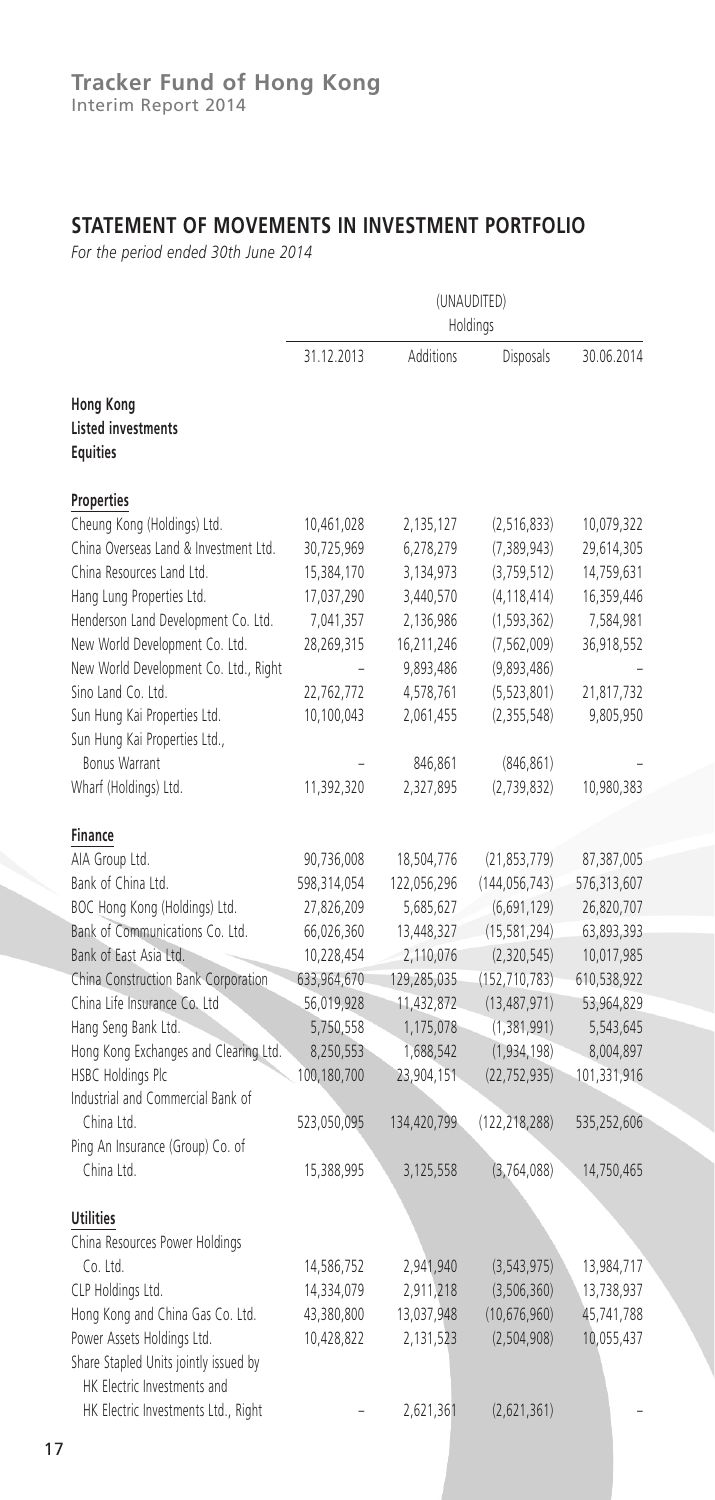## **STATEMENT OF MOVEMENTS IN INVESTMENT PORTFOLIO (Continued)**

*For the period ended 30th June 2014*

|                                     |             |            | (UNAUDITED)    |             |  |
|-------------------------------------|-------------|------------|----------------|-------------|--|
|                                     |             | Holdings   |                |             |  |
|                                     | 31.12.2013  | Additions  | Disposals      | 30.06.2014  |  |
| Commerce and Industry               |             |            |                |             |  |
| Belle International Holdings Ltd.   | 35,300,188  | 7,127,320  | (8,550,481)    | 33,877,027  |  |
| Cathay Pacific Airways Ltd.         | 9,044,772   | 1,813,247  | (2,312,973)    | 8,545,046   |  |
| China Coal Energy Co. Ltd.          | 31,134,813  | 3,984,898  | (35, 119, 711) |             |  |
| China Mengniu Dairy Co. Ltd.        |             | 11,375,859 | (1,454,644)    | 9,921,215   |  |
| China Merchants Holdings            |             |            |                |             |  |
| (International) Co. Ltd.            | 8,496,160   | 1,745,173  | (1,919,619)    | 8,321,714   |  |
| Mandatory Convertible Securities    |             |            |                |             |  |
| issued by China Merchants Holdings  |             |            |                |             |  |
| (International) Co. Ltd., Right     |             | 1,699,702  | (1,699,702)    |             |  |
| China Mobile Ltd.                   | 45,432,405  | 9,266,924  | (10, 700, 495) | 43,998,834  |  |
| China Petroleum & Chemical          |             |            |                |             |  |
| Corporation                         | 192,042,084 | 39,199,776 | (46, 197, 619) | 185,044,241 |  |
| China Resources Enterprise, Ltd.    | 9,201,279   | 1,846,144  | (2, 288, 220)  | 8,759,203   |  |
| China Shenhua Energy Co. Ltd.       | 25,550,621  | 5,221,770  | (5,968,962)    | 24,803,429  |  |
| China Unicom (Hong Kong) Ltd.       | 44,836,980  | 9,117,150  | (10, 869, 232) | 43,084,898  |  |
| CITIC Pacific Ltd.                  | 12,481,698  | 2,523,137  | (3, 147, 517)  | 11,857,318  |  |
| CNOOC Ltd.                          | 134,501,912 | 27,439,145 | (32, 392, 238) | 129,548,819 |  |
| COSCO Pacific Ltd.                  | 12,724,282  | 2,624,321  | (2,907,021)    | 12,441,582  |  |
| Galaxy Entertainment Group Ltd.     | 17,456,116  | 3,563,797  | (4, 147, 635)  | 16,872,278  |  |
| Hengan International Group Co. Ltd. | 6,078,999   | 1,229,873  | (1, 509, 856)  | 5,799,016   |  |
| Hutchison Whampoa Ltd.              | 16,050,839  | 3,275,132  | (3,863,505)    | 15,462,466  |  |
| Kunlun Energy Co. Ltd.              | 24,506,049  | 4,955,279  | (5,908,924)    | 23,552,404  |  |
| Lenovo Group Ltd.                   | 50,719,072  | 10,333,051 | (19, 597, 309) | 41,454,814  |  |
| Li & Fung Ltd.                      | 43,945,781  | 8,991,600  | (10, 539, 547) | 42,397,834  |  |
| MTR Corporation Ltd.                | 10,928,025  | 2,227,158  | (2,574,109)    | 10,581,074  |  |
| PetroChina Co. Ltd.                 | 158,841,545 | 32,417,069 | (38, 223, 115) | 153,035,499 |  |
| Sands China Ltd.                    | 18,282,942  | 3,715,810  | (4,456,012)    | 17,542,740  |  |
| Swire Pacific Ltd. 'A'              | 4,783,812   | 974,010    | (1, 127, 016)  | 4,630,806   |  |
| Tencent Holdings Ltd.               | 8,400,967   | 43,184,705 | (11,009,622)   | 40,576,050  |  |
| Tencent Holdings Ltd., Temp Trading |             | 41,697,480 | (41, 697, 480) |             |  |
| Tingyi (Cayman Islands) Holding     |             |            |                |             |  |
| Corporation                         | 14,750,777  | 3,008,704  | (3,462,605)    | 14,296,876  |  |
| Want Want China Holdings Ltd.       | 54,668,847  | 11,174,310 | (13, 183, 586) | 52,659,571  |  |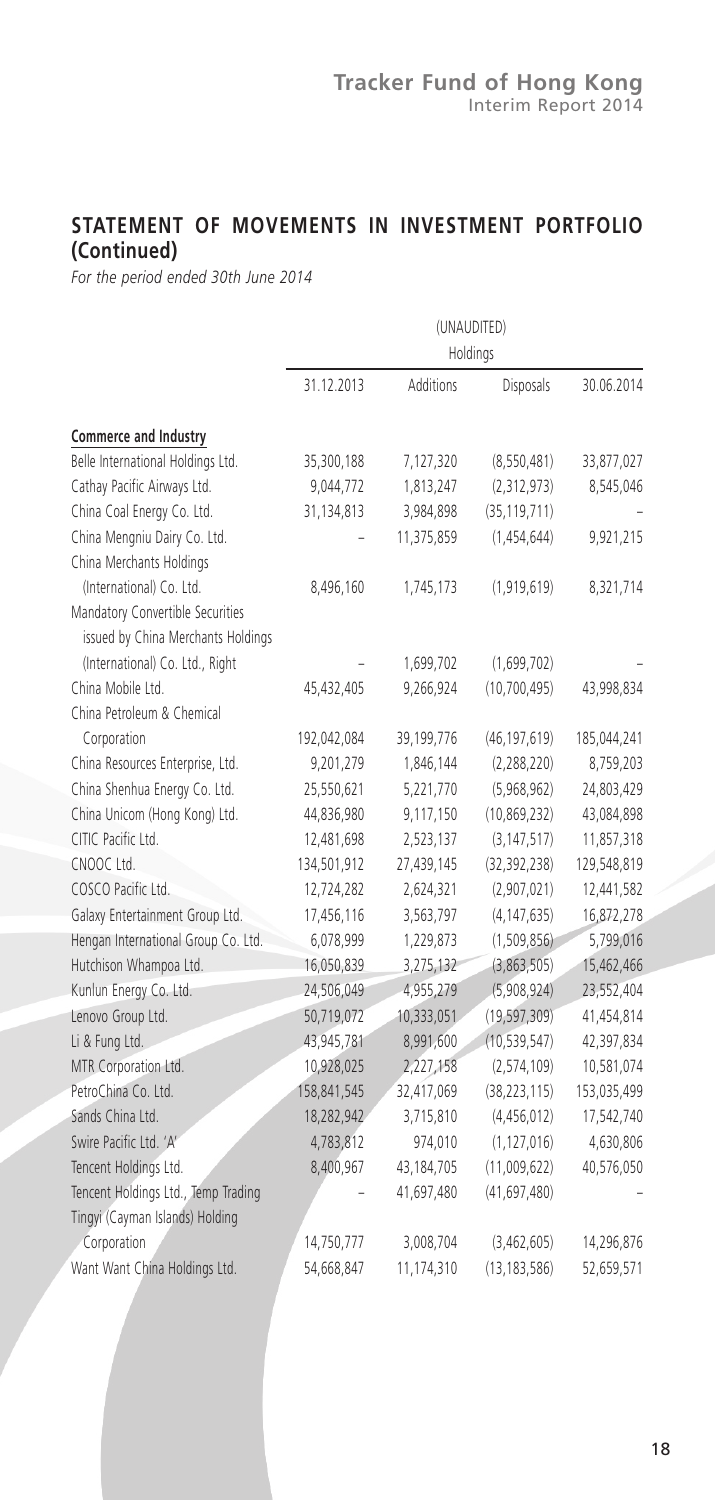## **Tracker Fund of Hong Kong** Interim Report 2014

## **PERFORMANCE RECORD**

*For the period ended 30th June 2014*

### **Fund performance**

During the period ended 30th June 2014, the Hang Seng Index decreased by 0.50% and the net asset value per unit of the Fund increased by 1.15%.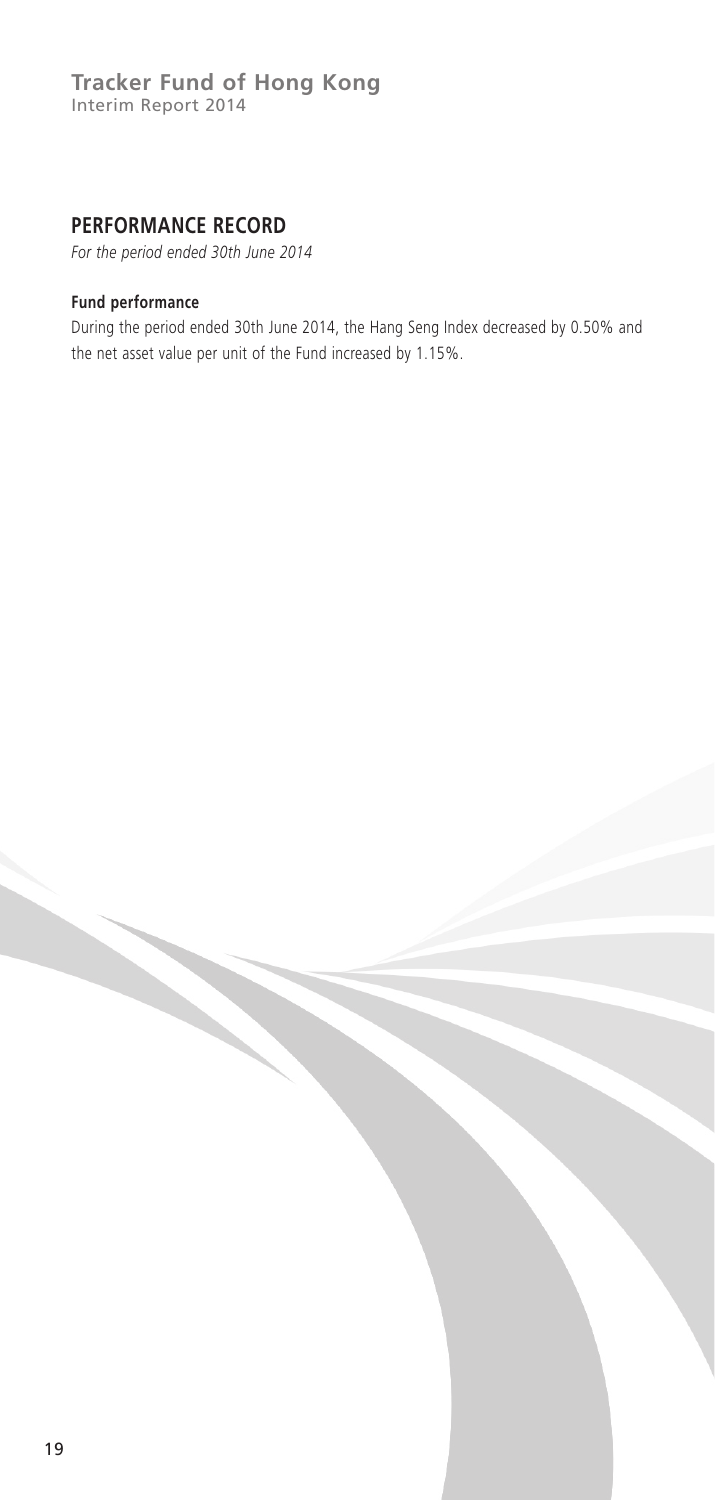## **ADMINISTRATION AND MANAGEMENT**

#### **Directors of the Manager**

Mr. Lochiel Cameron Crafter Mr. James Keith MacNevin Ms. Ting Li Ms. Gigi Lau Che Man (Alternate director to Ms. Ting Li) Ms. Susana Yeong Mr. Matthew Montagu George (Alternate director to Ms. Susana Yeong)

### **Members of the Supervisory Committee**

Mr. Chan Ping Keung Bryan Mr. Fong Hup Mr. Lawrence Fok Mr. Marvin Cheung Mr. Stephen Law Prof. Chan Yuk-shee

### **Trustee and custodian**

State Street Bank and Trust Company 68th Floor Two International Finance Centre 8 Finance Street Central Hong Kong

#### **Registrar**

Computershare Hong Kong Investor Services Limited 17M Floor Hopewell Centre 183 Queen's Road East Wan Chai, Hong Kong

#### **Manager**

State Street Global Advisors Asia Limited 68th Floor Two International Finance Centre 8 Finance Street Central Hong Kong

#### **Promoter**

Exchange Fund Investment Limited 87th Floor Two International Finance Centre 8 Finance Street Central Hong Kong

#### **Conversion agent**

HK Conversion Agency Services Limited 2nd Floor Infinitus Plaza 199 Des Voeux Road Central Hong Kong

## **Auditor**

PricewaterhouseCoopers 22nd Floor Prince's Building Central Hong Kong